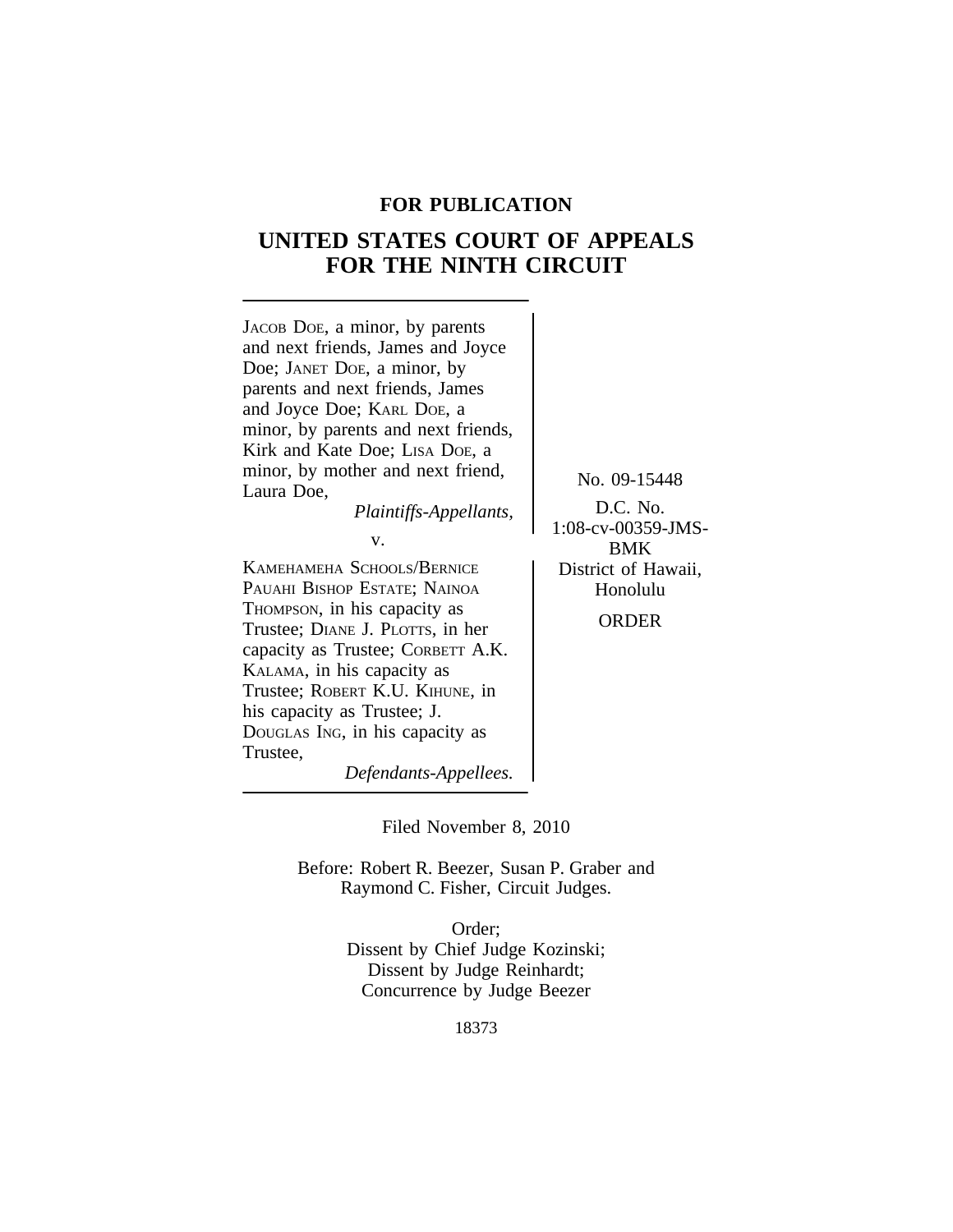## **ORDER**

The panel has voted to deny the petition for panel rehearing. Judges Graber and Fisher vote to deny the petition for rehearing en banc and Judge Beezer so recommends.

The full court was advised of the petition for rehearing en banc. A judge requested a vote on whether to rehear the matter en banc. The matter failed to receive a majority of the votes of the nonrecused active judges in favor of en banc consideration. Fed. R. App. P. 35.

The petition for panel rehearing and the petition for rehearing en banc are DENIED.

Chief Judge KOZINSKI, dissenting from the denial of rehearing en banc:

These are some of the threats made after plaintiffs, four non-native Hawaiian children, filed their civil rights suit:

- It's about time that someone put some pressure on these litigious people and their kids! (online post)
- 4 kids . . . . will need 10 bodyguards lol (online post)
- Good that the judge ordered them to make these little brats names known to the public, so they can be tormented (online post)
- Sacrifice them!!!!!!!!! (online post)
- [If their names were revealed, the Does] would have to watch their backs for the rest of their lives! (online post)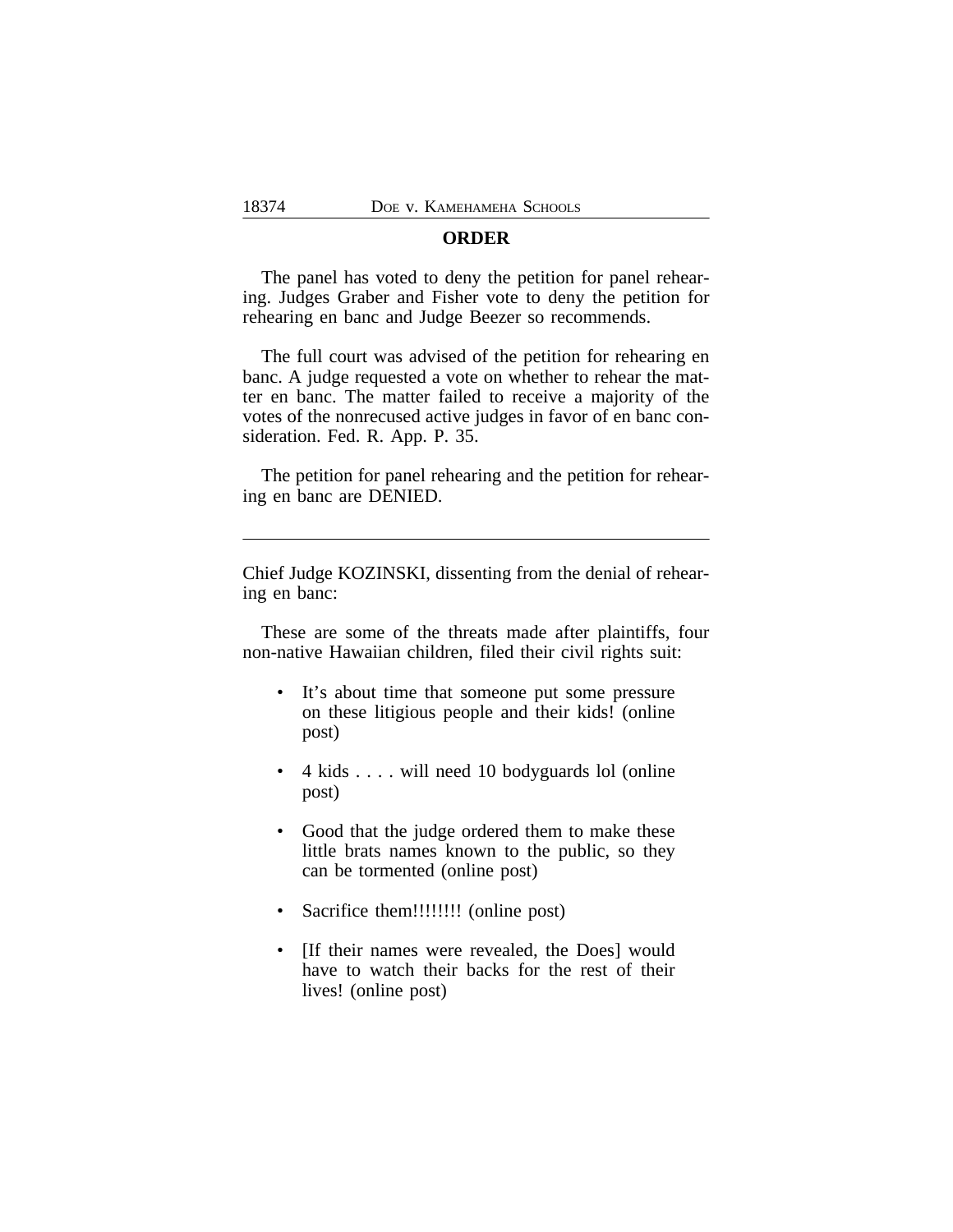• [E]veryone is going to know who your clients are. . . . [Y]ou and your haole [white] clients can get the lickins' you deserve. Why do you fucking haoles even come to Hawaii . . . ? (said over the phone to the Does' attorney)

If threats like that were made against me or my family, I'd be worried. I'd call the U.S. Marshals, as federal judges are repeatedly cautioned to do when targeted by a threat, whether it's made in person, by mail, by telephone or over the internet. I doubt I'm alone. My guess is that most federal judges, including those who decided this case here and below, would take such threats directed against *them* seriously; the speakers, if they could be identified, might well be prosecuted. *See, e.g.*, Mark Fass, *Blogger Found Guilty of Threatening Judges in Third Federal Trial*, N.Y. L.J., Aug. 16, 2010, at 1.

I believe that the federal courts must be safe havens for those who seek to vindicate their rights. No litigant should fear for his safety, or that of his family, as a condition of seeking justice. Sure, if the purported fear is that they will be captured by Martians and served as dinner, that can be dismissed as fanciful. But when there are real statements, oral and written, that suggest or urge physical violence on account of the lawsuit, how can we force parents to the grim choice of abandoning the rights of their children or exposing them to the risk that they "would have to watch their backs for the rest of their lives!"? I don't believe that we should have a double standard —one for ourselves and another one for the parties before us —and so have no difficulty concluding that the district court here egregiously abused its discretion when it denied plaintiffs the right to proceed as Does.

Fortunately, the matter is not beyond repair. When the case returns to the district court, I expect that plaintiffs will seek to set aside the dismissal of their claims, perhaps under Fed. R. Civ. P. 60(b), so they can file a complaint that complies with Fed. R. Civ. P. 5.2(a). I'm confident that the district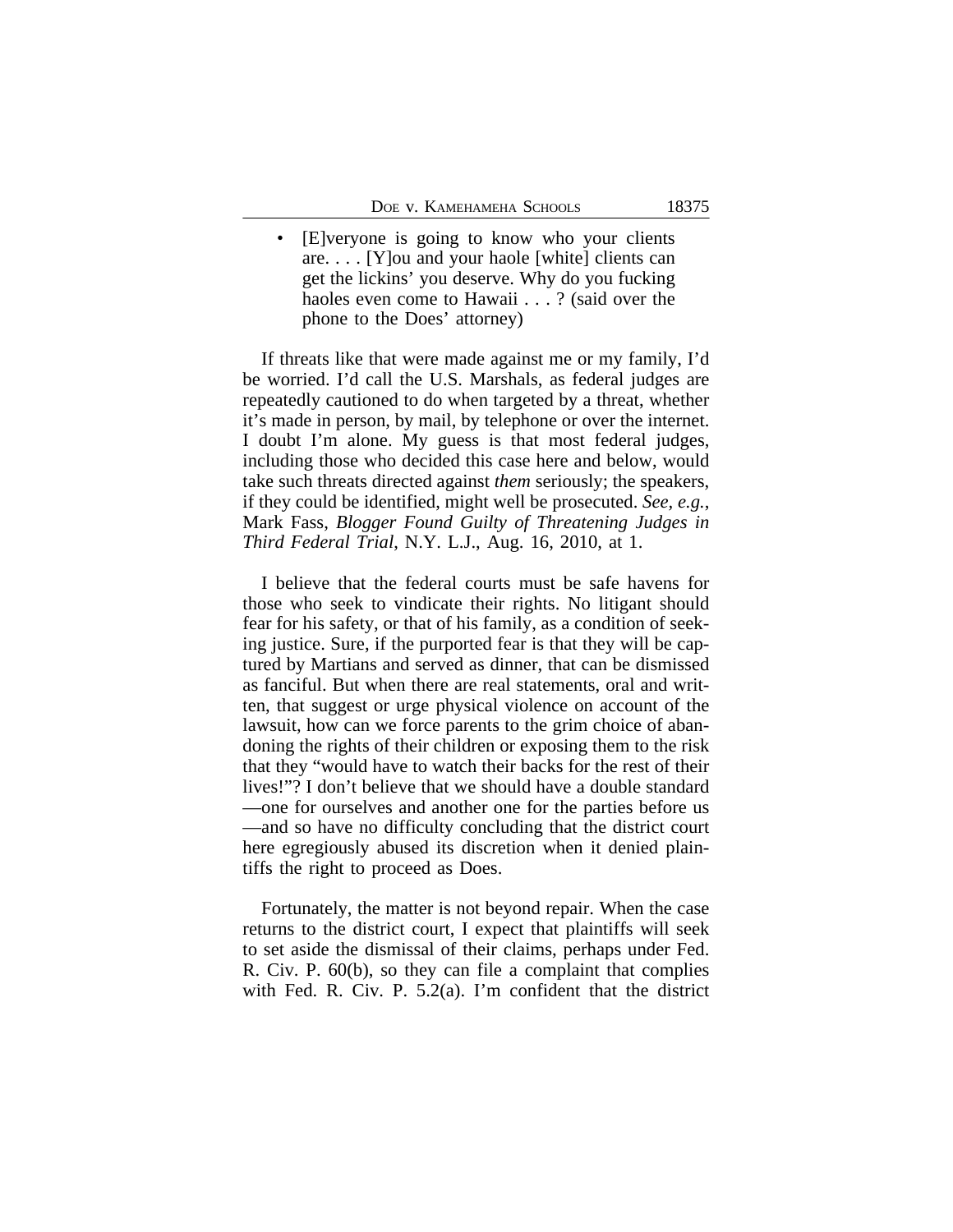court will grant them such relief; it would be a travesty if it did not. After all, the court is charged with safeguarding the rights of the litigants, and I find it passing strange that the district judge, the magistrate judge and their staffs all overlooked a rule of which they are reminded every time they log into PACER. Indeed, all who log in are required to check a box indicating that they have read, understand and will comply with the following notice:

IMPORTANT NOTICE OF REDACTION RESPONSIBILITY: All filers must redact: Social Security or taxpayer-identification numbers; dates of birth; names of minor children; financial account numbers; and, in criminal cases, home addresses, in compliance with Fed. R. Civ. P. 5.2 or Fed. R. Crim. P. 49.1. This requirement applies to all documents, including attachments.

The failure to bring this rule to the attention of the parties, and advise them of their right and responsibility to abide by it, seems like the kind of oversight the district court would be anxious to set right, perhaps even sua sponte. Plaintiffs should not be denied a chance to vindicate their rights because the court blundered its responsibility to ensure the parties safeguard the identities of minor children, as mandated by Rule 5.2(a).

Setting aside the district court's judgment and proceeding under Rule 5.2(a) should also be desirable from the perspective of defendant, the Kamehameha Schools. The difficult legal issue that lies at the heart of this dispute was resolved in its favor in our en banc court by the narrowest of margins. *Compare Doe* v. *Kamehameha Schools/Bernice Pauahi Bishop Estate*, 470 F.3d 827, 829 (9th Cir. 2006) (en banc) (admissions policy giving preference to Native Hawaiians did not violate 42 U.S.C. § 1981), *with id.* at 857 (Bybee, J., dissenting) (policy "amounts to a classic violation of § 1981"). The issue will remain unsettled until the Supreme Court has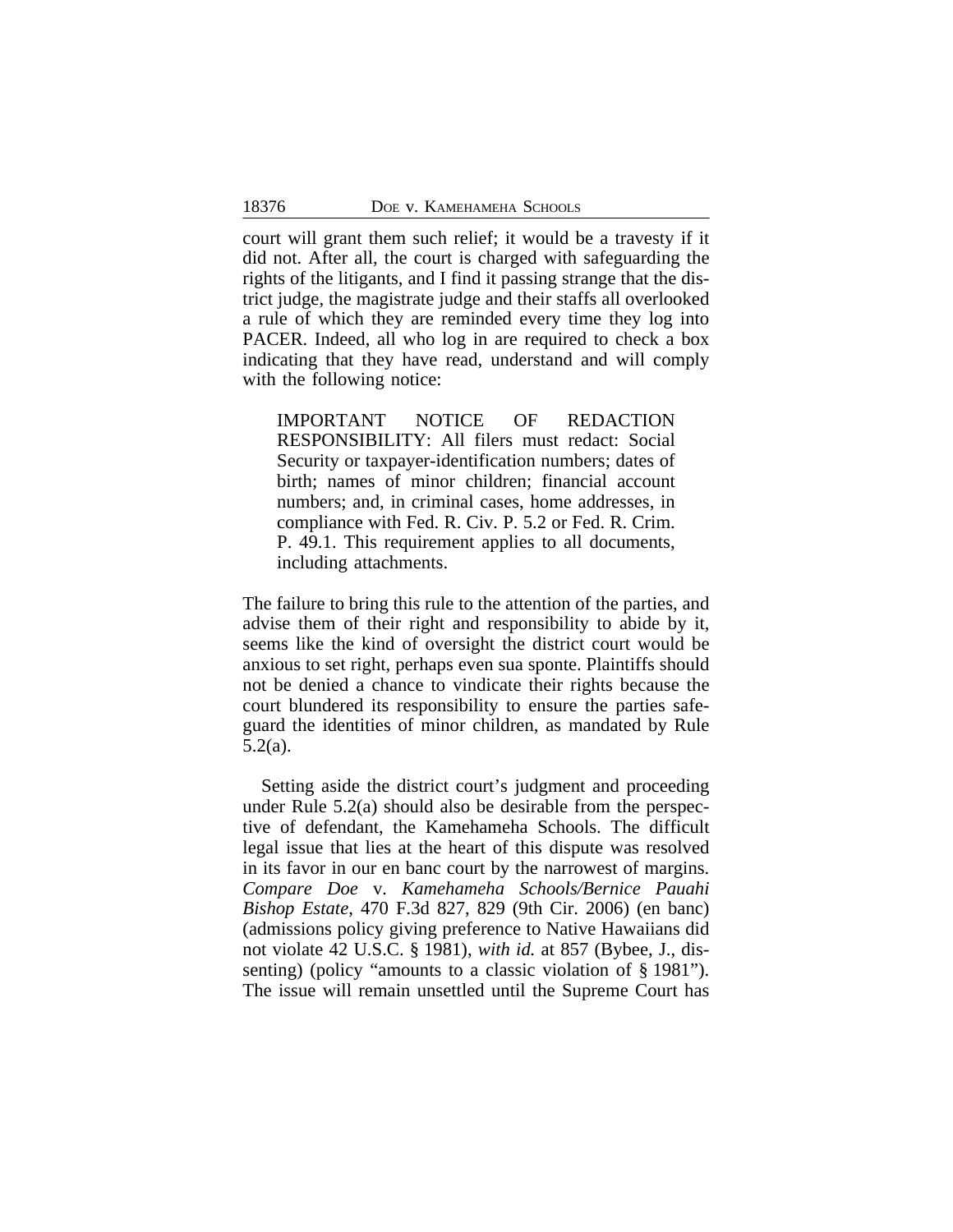DOE V. KAMEHAMEHA SCHOOLS 18377

had an opportunity to address it. "Liberty finds no refuge in a jurisprudence of doubt," the Supreme Court famously told us in another context. *Planned Parenthood of Se. Pa.* v. *Casey*, 505 U.S. 833, 844 (1992). The parties here, and defendant in particular, must surely wish that doubt about the legality of the Schools' admissions policy be laid to rest. I hope and trust that defendant will not oppose—and indeed will support—reinstating plaintiffs' complaint under the protective umbrella of Rule 5.2(a) so this uncertainty can be resolved once and for all.

REINHARDT, Circuit Judge, with whom Chief Judge KOZINSKI joins, dissenting from the denial of rehearing en banc:

Our court inexplicably and contrary to all precedent holds that a district judge acts within his discretion when, in a racially charged environment, he requires juveniles to publicly disclose their names, and put their physical and mental well-being at risk, in order to bring a civil rights lawsuit in federal court. *Doe v. Kamehameha*, 596 F.3d 1036, 1041, 1044-45 (9th Cir. 2010). Because it is entirely unacceptable to ask minors to test the seriousness of the "undoubtedly severe" threats that have been made against them in order to gain access to the federal legal system, I strongly dissent from the court's refusal to hear this case en banc. *Id.* at 1043. I also dissent because the members of the three judge panel, like the district judge and the magistrate judge before them, were apparently unaware that a special rule applies to the right of juveniles to litigate anonymously, and thus failed to consider the federal rule of civil procedure which permits juvenile litigants to assert anonymity in the ordinary course of civil litigation. In sum, the decision this court declines to take en banc results from a failure to consider the applicable rule regarding juvenile litigants and, even more important, reflects an inde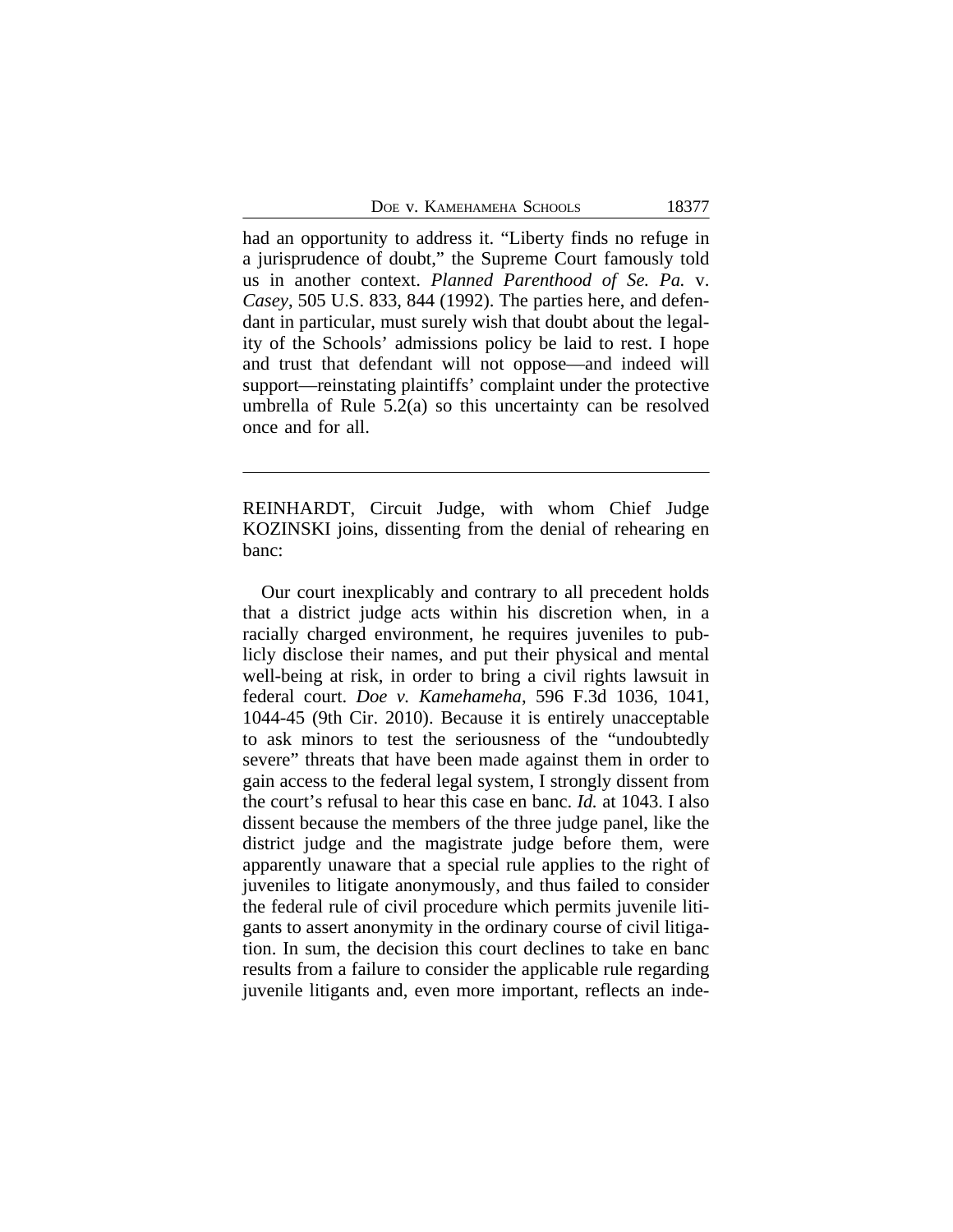fensible insensitivity to the rights and vulnerabilities of minors seeking to enforce their civil rights.

The young would-be plaintiffs in this case were white students who brought a suit for admission to a natives-only Hawaiian school in what the United States Attorney had declared to be a racially charged environment. The minor litigants, whose names had not yet been disclosed, were subjected to what even the panel terms "threats of physical retaliation [that were] undoubtedly severe," *id.*, anonymous threats made over the internet, such as " "4 kids . . . will need 10 bodyguards lol," "Sacrifice them!!!!!!!!," and that they "would have to watch their backs for the rest of their lives!" *Id.* at 1041. Both the magistrate and district judges denied plaintiffs' request to proceed anonymously, notwithstanding declarations that the plaintiffs would almost certainly dismiss their lawsuit rather than disclose their identities. The panel despite its apparent skepticism of the combined reasoning of the magistrate judge and district judge, which it treated as interchangeable — affirmed solely because it concluded that the district judge, though probably wrong, did not abuse his discretion. In fact, both the district judge and the magistrate judge made many errors of law amounting to an abuse of discretion, including the failure to so much as acknowledge Federal Rule of Civil Procedure 5.2(a), which provides for the anonymity of juveniles in federal litigation. Only by failing to recognize that the abuse of discretion standard does not relieve this court of its obligation to engage in a meaningful review of the decision below could the panel have issued a ruling so out-of-step with the history of juvenile litigation, and only by failing to recognize the gravity of the district court's errors and their potential effect on all future juvenile litigants could this court have declined to grant a rehearing en banc.

I.

The defendants in this case took the unusual step of contesting plaintiffs' motion to proceed anonymously. Some his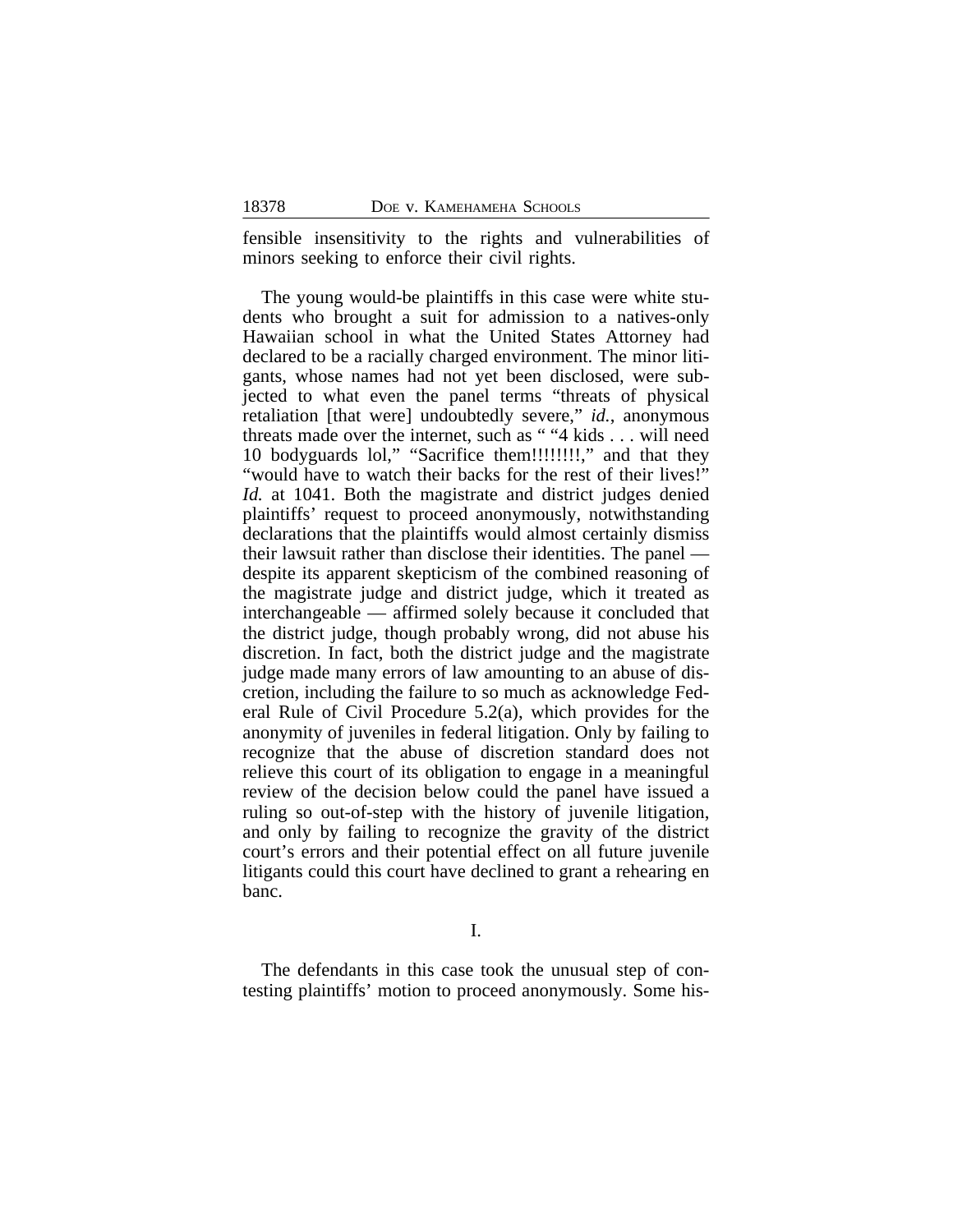DOE V. KAMEHAMEHA SCHOOLS 18379

tory may explain why defendants fought so hard to win that contest. The Kamehameha Schools were founded in 1884 by Princess Bernice Pauahi Bishop, the last descendant of the Hawaiian monarchy, in order to preserve native Hawaiian culture and identity. *Id.* at 1039. The schools are the beneficiaries of a trust valued at over \$9 billion. The Board of Trustees has interpreted the terms of the trust to require the admission of native Hawaiians, to the almost complete exclusion of nonnatives. Two years before the initiation of this litigation, the schools had prevailed in a similar suit challenging their admissions policies; in that suit they made no objection to the plaintiff's anonymity. *Doe v. Kamehameha Schools/Bernice Pauahi Bishop Estate*, 470 F.3d 827 (9th Cir. 2006) (en banc) ("Doe I"). When the school prevailed before our en banc court by a vote of 8-7 (and I was a member of the majority), *id.*, the Doe plaintiff filed a petition for a writ of certiorari. The case settled before the Supreme Court could act, however, at a sum reported in the media to be \$7 million. *See Doe v. Kamehameha Schools/Bernice Pauahi Bishop Estate*, 550 U.S. 931 (2007); Jim Dooley, *Kamehemeha Schools Settled Lawsuit for \$7m*, HONOLULU ADVERTISER, Feb. 8, 2008, *available at* http://the.honoluluadvertiser.com/article/2008/Feb/08/ ln/hawaii802080371.html.

Both Kamehameha suits unfolded in a racially charged atmosphere. In recent years, Hawaii has endured a spate of anti-Caucasian violence. Students, in particular, have been the victims. The last school day in Hawaiian schools, for example, has long been known as "Kill Haole Day," with white students—"Haoles"—targeted for harassment and physical abuse.<sup>1</sup> In 2008, the U.S. Department of Education's Office of Civil Rights concluded an investigation of the systematic bullying of non-native students in Hawaiian schools by requiring

**<sup>1</sup>**Craig Gima, "Kill Haole Day" Linked to Hate-Crime Bill, Honolulu Star-Bulletin, Mar. 24, 1999; *see also* Larry Keller, *Prejudice in Paradise: Hawaii Has a Racism Problem*, S. POVERTY LAW CENTER INTEL. REP., Fall 2009.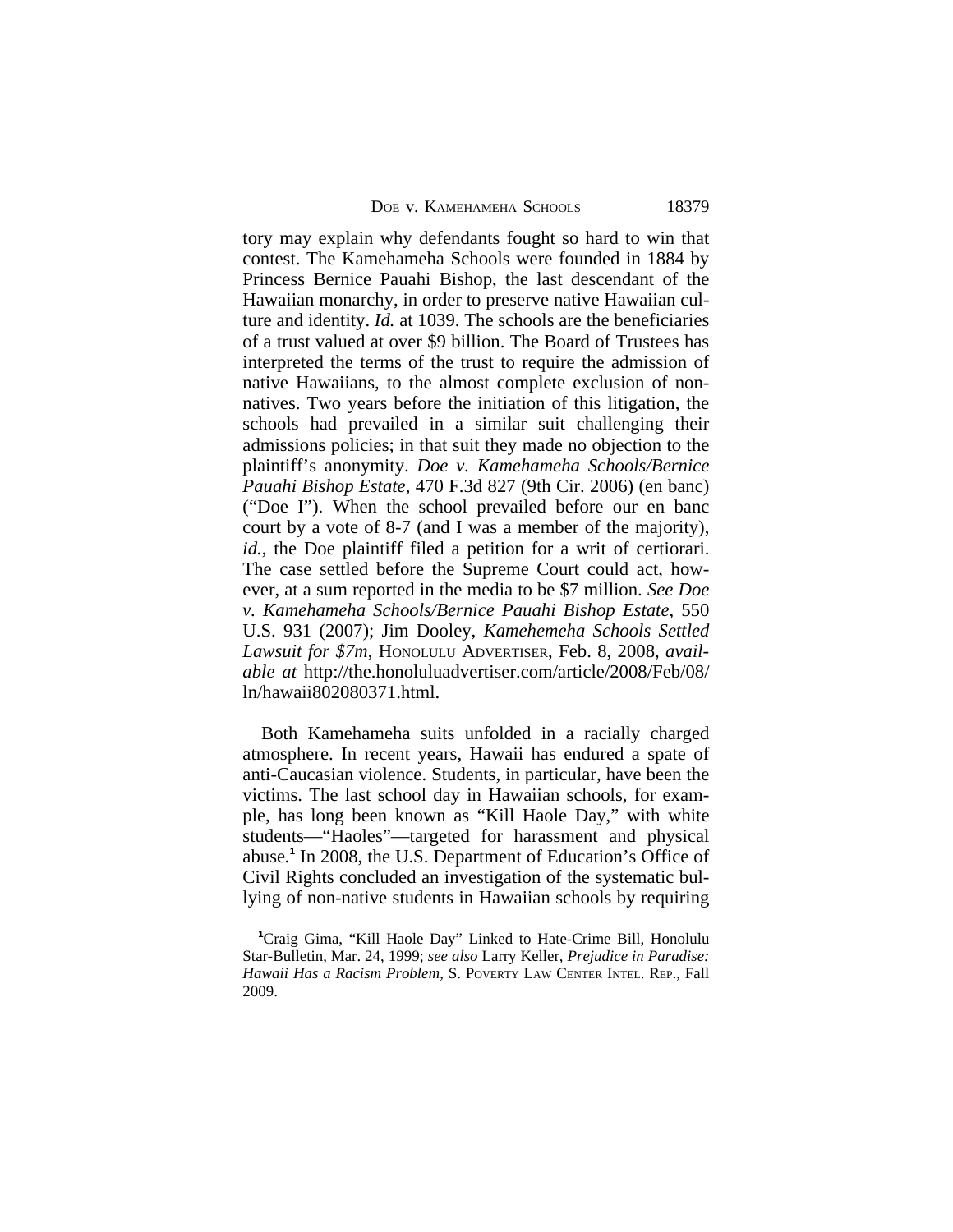the Hawaiian Department of Education to implement over two dozen corrective actions.**<sup>2</sup>** Intimations of such violence were a feature of the first Kamehameha suit, in which there were calls to "break [the plaintiff's and his attorney's] every bone and make [those] bastards suffer," predictions that "now the boy will have to pay," and suggestions that the identities of the plaintiff and his mother should be exposed to force them to "stand up and face those that they are robbing." *Doe*, 596 F.3d 1036, 1040 (9th Cir. 2010). Around the time of the first Kamehameha case, the U.S. Attorney for Hawaii noted a "growing sense of anger and rage" prompting him to warn the public that violence based on race is a federal offense. *Id.*

Although in the first Kamehameha case the schools did not object to the plaintiff's desire to proceed anonymously—and even entered into a stipulation allowing him to do so—this time they vigorously objected to plaintiffs' request for Doe status. Plaintiffs then filed in the district court a motion for leave to proceed anonymously, which included declarations that, in light of the charged atmosphere surrounding their suit, plaintiffs would "almost certainly" allow their actions to be dismissed, with prejudice, if they were denied the opportunity to proceed without publicly disclosing their identities. When the district judge denied leave to proceed as Does, the plaintiffs allowed their suit to be dismissed with leave to appeal. *Doe*, 596 F.3d at 1038. While we can only speculate as to the defendants' motivation for objecting to anonymous proceedings, in light of the outcome of the first Kamehameha case one might presume that they were willing to use any permissible tactics to avoid a second trial over the legality of the schools' admissions policy.

**<sup>2</sup>**Rod Thompson, School Discrimination Probe Results in Deal, HONOLULU STAR-BULLETIN, Jan. 16, 2009.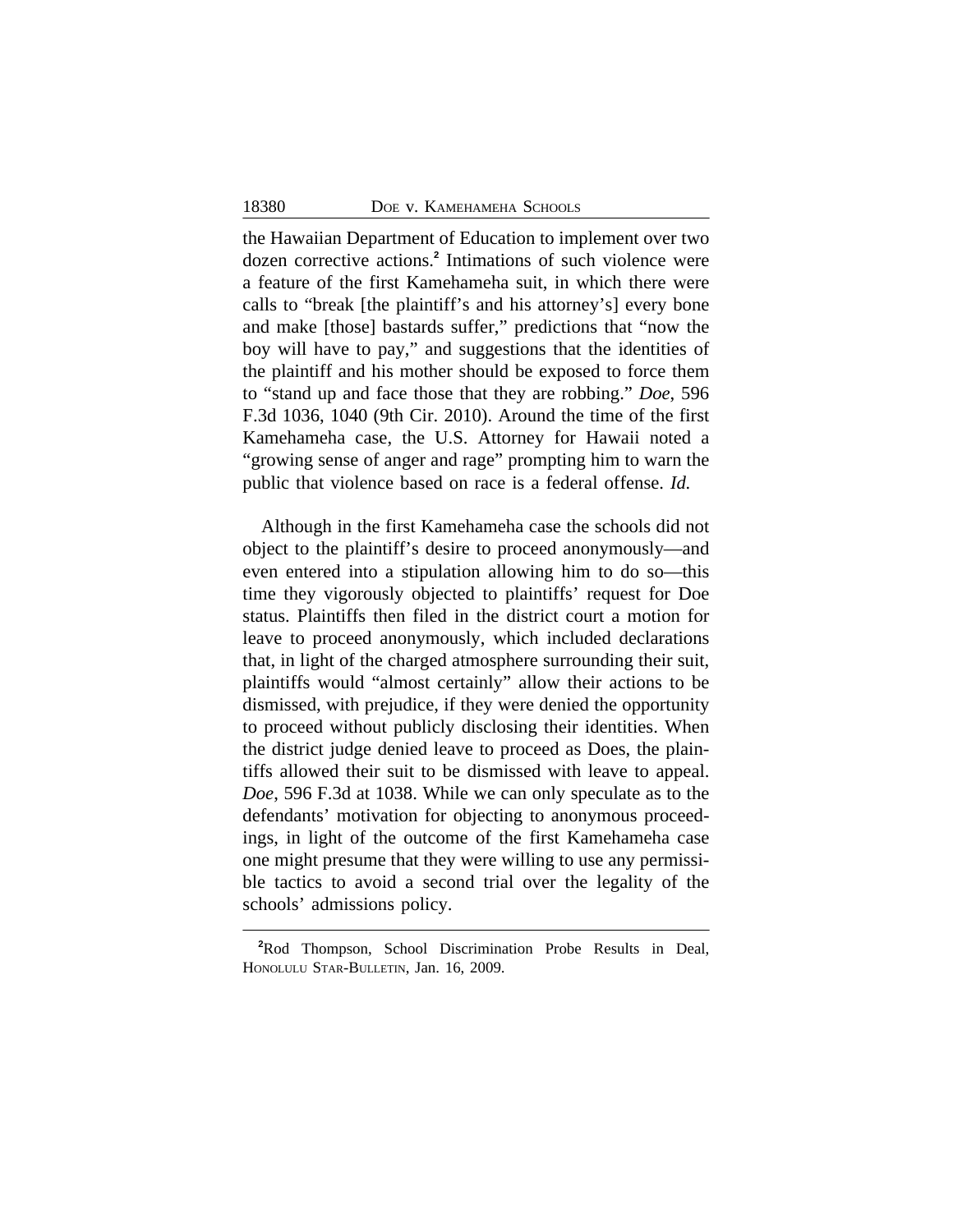Under Federal Rule of Civil Procedure 5.2(a), adopted in 2007, "[u]nless the court orders otherwise, in an electronic or paper filing with the court that contains . . . the name of an individual known to be a minor . . . a party or nonparty making the filing may include only . . . . the minor's initials . . . ." Fed. R. Civ. P. 5.2(a).**<sup>3</sup>** Neither the magistrate judge nor the district judge, even mentioned, let alone considered, Rule 5.2(a) when denying the plaintiffs' request for anonymity; nor did the panel when it reviewed the denial. Instead, they all relied exclusively on the five-factor balancing test we set forth in a case pertaining to adult litigants, *Does I Thru XXIII v. Advanced Textile*, 214 F.3d 1058, 1068 (9th Cir. 2000), a test that is inconsistent with the congressionally prescribed Rule of Civil Procedure that governs the rights of minors to anonymity. The failure to consider the relevant federal rule, a rule that establishes a special approach and procedure for granting juvenile anonymity during litigation, is in itself a legal error and abuse of discretion.

In applying the *Advanced Textile* test, the panel (like the magistrate judge and the district judge before it) relied heavily on the concept of the general public interest in open courts in concluding that the juvenile litigants were properly denied anonymity. *See, e.g.*, *Doe*, 596 F.3d at 1042-43.**<sup>4</sup>** Congress's

**<sup>3</sup>**Although Rule 5.2 speaks in terms of the use of initials, the purpose is to ensure anonymity in the same manner as is ensured by the use of the term "Doe." Too many Does make it difficult for lawyers and judges to identify specific cases, keep track of which is which, and locate precedent. The district court could have required the use of initials instead of Does, unless such use would have led to a breach of anonymity given the nature of the dispute and its history.

<sup>&</sup>lt;sup>4</sup>The panel purported to affirm on the basis of prejudice to the defendant schools, as well. *Id.* at 1042 ("[T]he district court did not unreasonably conclude that the public interest and possible prejudice to the defendants outweigh the plaintiffs' interest in anonymity."). Nonetheless, this part of the panel's affirmation rested almost entirely on its assessment of the pub-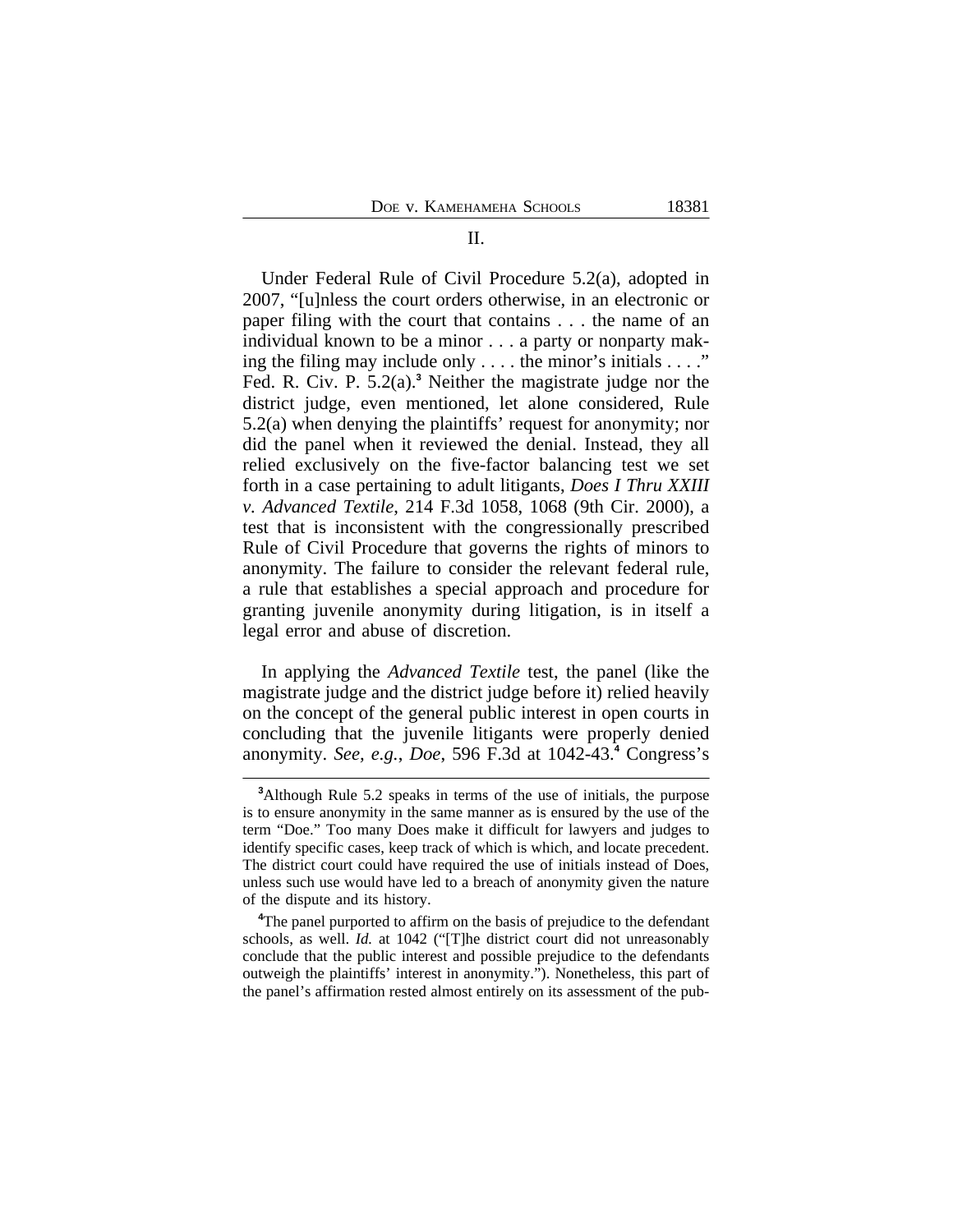ratification of Rule 5.2(a), however, makes clear its judgment that the interest of minors in privacy is greater than the public's interest in learning their names, even when there is no particular threat to the juvenile's physical safety or wellbeing. Unlike the view endorsed by the panel, the Federal Rules of Civil Procedure reflect a public policy of protecting juveniles from the harm that can befall them as a result of disclosing their identities in the course of litigation. The reason underlying that policy is dramatically illustrated in this case, in which the unidentified juvenile litigants had already been subjected to "undoubtedly severe" threats of physical violence by the time they submitted their request for anonymity. The principal basis for the panel's holding in this case — that the public for some reason has an interest in learning the identities of youthful civil rights litigants — is thus contrary to the policy that motivated Congress in ratifying Rule of Civil Procedure 5.2(a).

Rule 5.2(a) similarly exposes as contrary to federal policy the panel's holding that, in order to proceed anonymously in district courts, the juvenile plaintiffs "must show both (1) a fear of severe harm, *and* (2) that the fear of severe harm is reasonable." *Doe*, 596 F.3d at 1043.**<sup>5</sup>** Rule 5.2(a) contemplates no such showing, and the panel's threshold test thus directly

**<sup>5</sup>**See *infra*, Part VI, for more detailed discussion of the novel threshold test that the panel adopted in this case.

lic interest, as the panel's discussion of prejudice purported to affirm the district court solely on the basis of reasons that the district judge did not offer and that the magistrate judge rejected outright. *Compare Doe*, 596 F.3d at 1045 n.7 ("[T]he district court did not abuse its discretion by finding that defendants would have been hindered in their efforts to gather third-party discovery concerning standing and in defending the highprofile case in the media, if not in the courts."), *with* Order Denying Plaintiffs' Motion for Leave to Proceed Anonymously and for Related Protective Order, *Doe v. Kamehameha Schools*, Civ. No. 08-00359, at 15 (D. Haw. Oct. 28, 2008) (rejecting defendant's arguments that third-party discovery and defendant's efforts to conduct a public media campaign would be prejudiced by anonymity).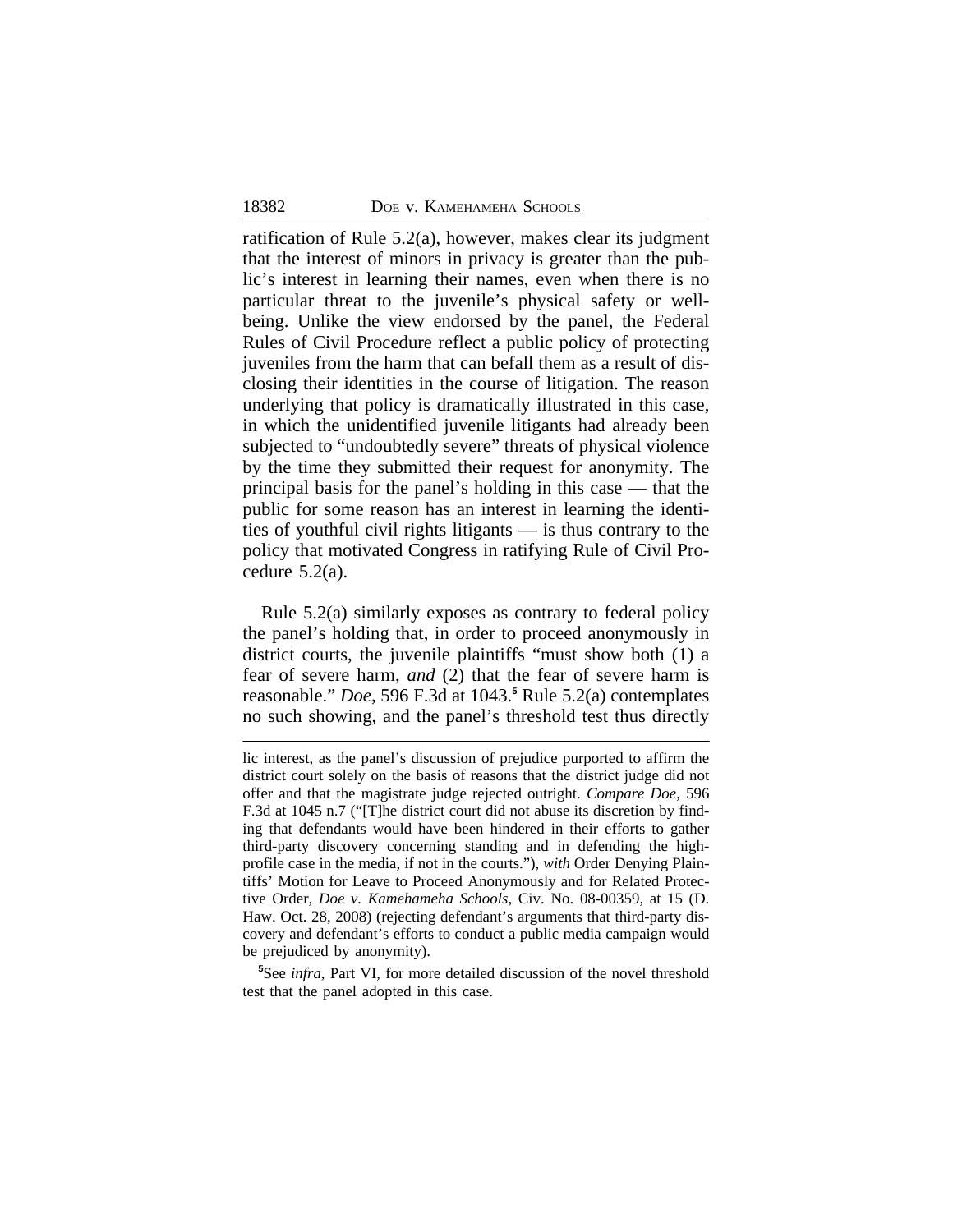|  | DOE V. KAMEHAMEHA SCHOOLS |  |
|--|---------------------------|--|
|--|---------------------------|--|

conflicts with the policy Congress endorsed in providing for juvenile anonymity as the general practice in federal courts. By the same token, Rule 5.2(a) highlights the speciousness of the panel's suggestion that anonymity would be inappropriate because defendants "would have been hindered . . . in defending the high-profile case in the media." *Id.* at 1045 n.7.<sup>6</sup> It is not clear how a litigant's desire to wage an extra-judicial media campaign could ever appropriately influence a trial judge's ruling with respect to the rights of an opposing party. But the notion that the youthful plaintiffs should be stripped of their anonymity because the defendants would be prejudiced in their media campaign is especially inappropriate in light of Congress's judgment, reflected in Rule 5.2(a), that juvenile litigants as a general rule are entitled to anonymity throughout the course of federal litigation.

While the panel's untenable analysis of the public interest and the other factors on which it relied has led to an unprecedented and unjust result in this case, such a result will likely not recur in the future, at least not in the case of juvenile litigants. Counsel in this case were either not aware of Rule 5.2(a), or for some reason did not inform either the district court or the court of appeals of its existence, thereby allowing both courts to issue opinions that seriously misstate the law, and to reach their decisions without considering the most pertinent federal rule. It is astonishing that there was not a single counsel on either side who was aware of the rule and felt an obligation to bring it to the district court's and our court's attention.

In the future, should a minor plaintiff seek to file a lawsuit without disclosing his identity, the district court should not look to the opinion the panel has issued here but to Rule 5.2(a) of the Federal Rules of Civil Procedure. When doing

<sup>&</sup>lt;sup>6</sup>Interestingly, although the panel affirmed the district judge on this basis, it is not, in fact, an argument that either the district judge or the magistrate judge made. *See supra*, note 4.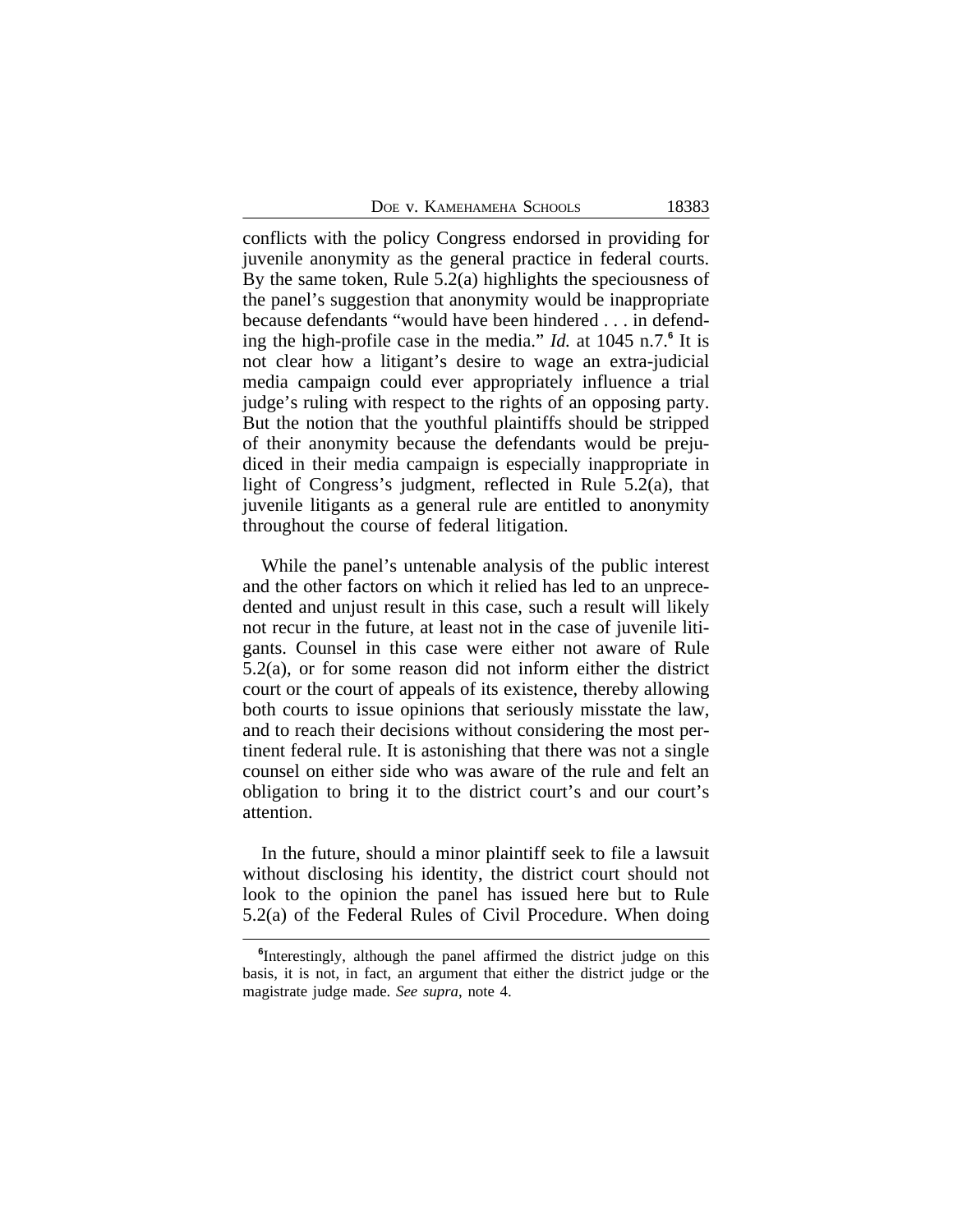so, the district court will undoubtedly recognize that the rule reflects a policy judgment that little if any public interest lies in learning the identity of youthful litigants while a strong public interest exists in protecting their identities. The court will then undoubtedly not repeat the panel's mistaken analysis of the public interest. It will also undoubtedly recognize that in order to proceed anonymously in federal court, minors need not establish a reasonable fear that serious threats made against them will be carried out, or even that any threats against them have been made. Thus, this troubling opinion will, fortunately, be of little consequence and no precedential value in the case of minor litigants, nor will *Advanced Textile*, which all the judges concerned purported to follow.

To be clear, the panel's decision should have been taken en banc and reversed for any number of reasons. First, the panel failed to consider the Federal Rule of Civil Procedure that governs the right of juveniles to file suits without disclosing their identities. Second, the policy underlying that rule makes clear that the reasons advanced by the magistrate judge and the district judge, and affirmed by the panel, for requiring the juveniles to disclose their identities publicly if they wished to pursue this litigation are without merit. Third, even without considering the Rule, it is clear that the denial of anonymity to the young plaintiffs was arbitrary, unreasonable and contrary to uniform practice throughout the nation. Fourth, the panel's ruling is inconsistent with Ninth Circuit precedent. I will discuss the last two points below. The fourth point is of the most practical significance for, as I have explained, while this opinion will have no future force or effect with respect to juvenile litigants, it constitutes the law of the circuit with respect to adult litigants seeking anonymity.

#### III.

Rule 5.2(a) took effect on December 1, 2007, almost a year before the district court's decision and less than three years prior to the panel's. However, even before the adoption of the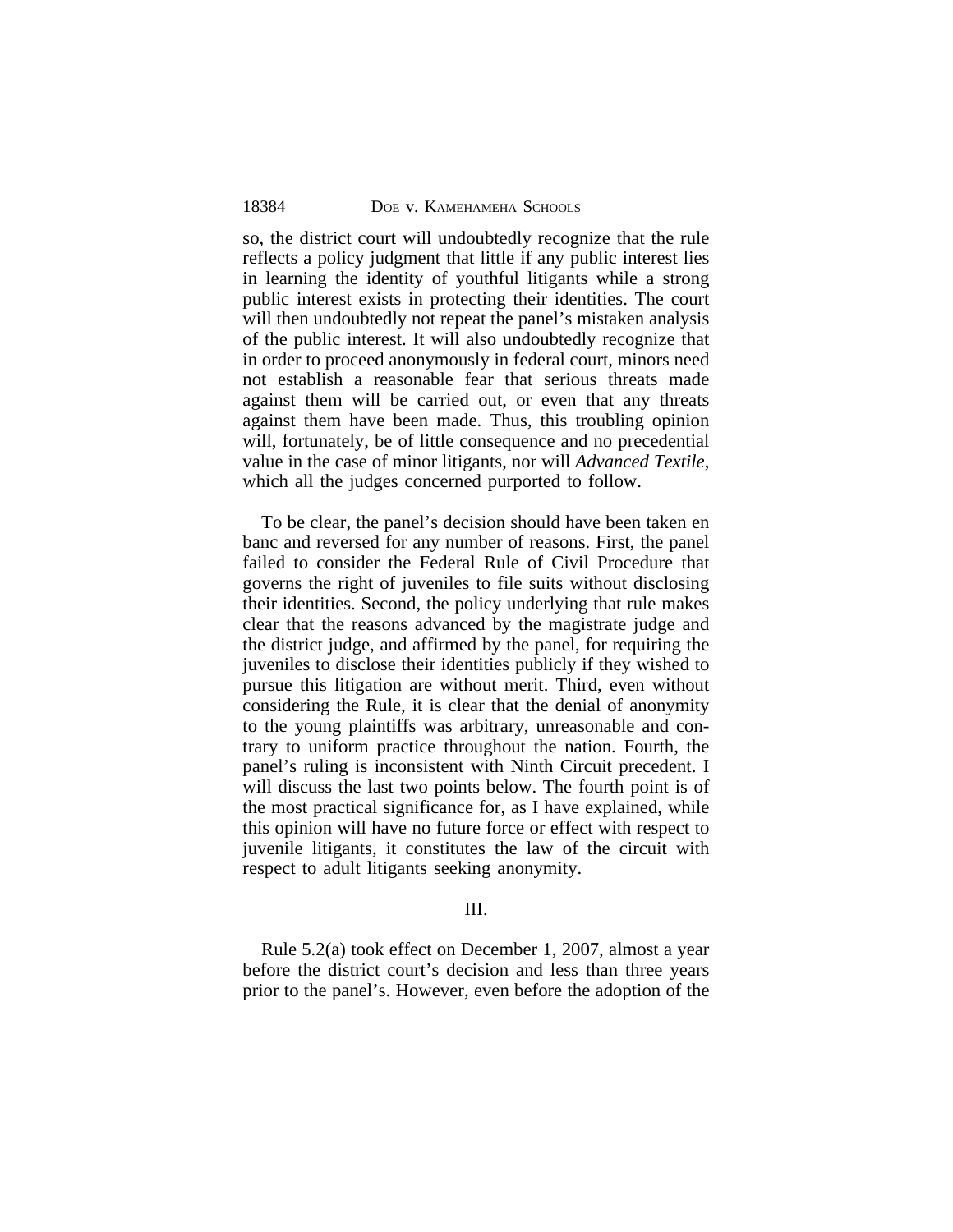DOE V. KAMEHAMEHA SCHOOLS 18385

Rule, the American legal system had treated juveniles seeking Doe status favorably and with solicitude. Indeed, no prior appellate court has ever in a published decision refused to allow minors to employ Doe status. *See, e.g.*, *Doe v. Blue Cross & Blue Shield United of Wisc.*, 112 F.3d 869, 872 (7th Cir. 1997) ("[F]ictitious names are allowed when necessary to protect the privacy of children, rape victims, and other particularly vulnerable parties or witnesses."); *Doe v. Steagall*, 653 F.2d 180, 186 (5th Cir. 1981) ("The gravity of the danger posed by the threats of retaliation against the Does for filing this lawsuit must also be assessed in light of the special vulnerability of these child-plaintiffs."). Not only has the panel here distinguished itself as the first appellate tribunal to deny anonymity to juvenile litigants, but it has attained that distinction by being the first to do so in the case of young students seeking to assert their civil rights in an atmosphere of racial tension.

It is difficult to comprehend why the panel felt compelled to hold that young students filing a civil rights suit in order to attend a school from which they were excluded on account of their race or ancestry may be denied the right to file their federal suit anonymously. It is even more difficult to understand why the panel felt compelled to do so on the ground that the minor plaintiffs' fear of the violent internet threats made against them may have been "unreasonable." Why is it necessary that their fear of the "severe threats" have been "reasonable," let alone that there have been any "severe threats" at all? American courts routinely grant juvenile plaintiffs anonymity in matters less serious than this.**<sup>7</sup>** *See, e.g.*, *Heather K. by Anita K. v. City of Mallard, Iowa*, 887 F. Supp. 1249, 1255-56 (N.D. Iowa 1995) (granting anonymity to child with severe cardiac and respiratory conditions bringing suit against

**<sup>7</sup>**A Westlaw search for school-related suits under the Individuals with Disabilities in Education Law, for example, reveals hundreds of district court cases in which minor litigants are identified by their initials or as Does.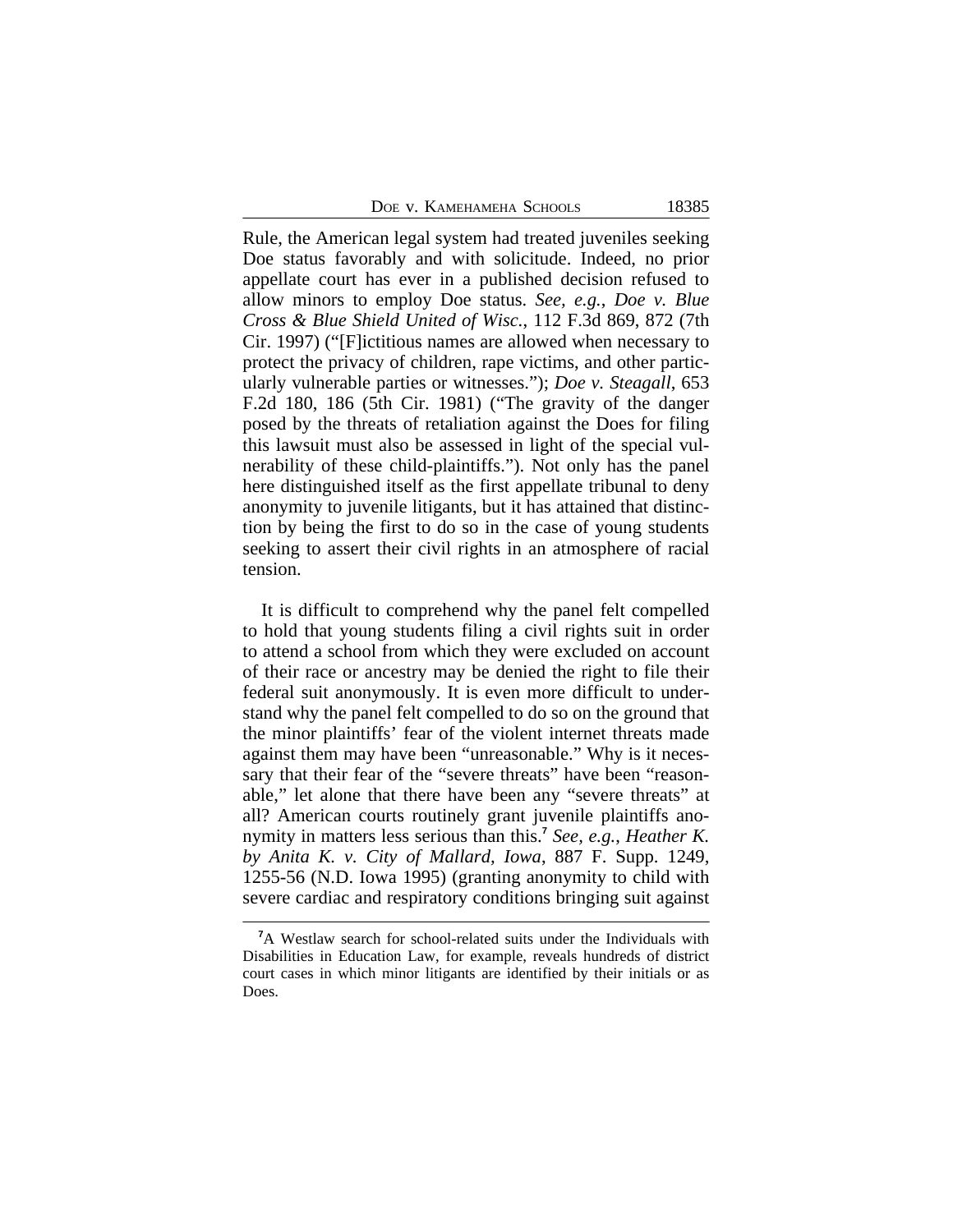city under ADA, based upon concerns for privacy and possibility of harassment); *Moe v. Dinkins*, 533 F. Supp 623, 627 (S.D.N.Y. 1981) (allowing anonymity to plaintiffs challenging law requiring parental consent for minors to marry). Moreover, the notion that juveniles' identities are protected during litigation is reflected not only in Rule 5.2(a) and an unbroken line of federal cases, but also in state statutes regarding anonymous adoption and juvenile criminal proceed*ings. See, e.g.*, HAW. REV. STAT. § 578-15 (requiring secrecy of adoption proceedings); HAW. REV. STAT. § 576B-312 (requiring nondisclosure of child's name in child support proceedings); HAW. REV. STAT. § 846D-4 (limiting dissemination of juvenile criminal information).

The rule allowing minors to protect their identity is especially important when their suits involve controversial or unpopular causes. *See, e.g., Santa Fe Indep. Sch. Dist. v. Doe*, 530 U.S. 290, 294 & n.1 (2000) (approvingly discussing district court's decision to grant plaintiffs anonymity in Establishment Clause challenge); *Steagall*, 653 F.2d at 186 (5th Cir. 1981) (emphasizing vulnerability of youthful plaintiffs in reversing district court's denial of anonymity for Establishment Clause challenge); *Doe v. Harlan Cnty. Sch. Dist.*, 96 F. Supp. 2d 667, 670-71 (E.D. Ky. 2000) (granting juvenile plaintiffs anonymity in Establishment Clause challenge to religious displays in schools). In the most recent case, a challenge to the use of the term "under God" in the Pledge of Allegiance, there were two Doe, one "Doechild," one Poe, one "Poechild," one Roe, and two "Roechild" plaintiffs. *See Newdow v. Rio Linda Union Sch. Dist.*, 597 F.3d 1007 (2010); *see id.* at 1095-98 (Reinhardt, J., dissenting) (discussing the particular susceptibility of schoolchildren to coercion to conform to majority views "rather than label [oneself] an oddball, a troublemaker, and an outcast, [or] subject [oneself] to humiliating name calling, harassment and derision"). Finally, in the first *Kamehameha* case, no challenge was made to the rights of the would-be schoolchildren to litigate their civil rights claims as Does. The suit brought by plaintiffs here falls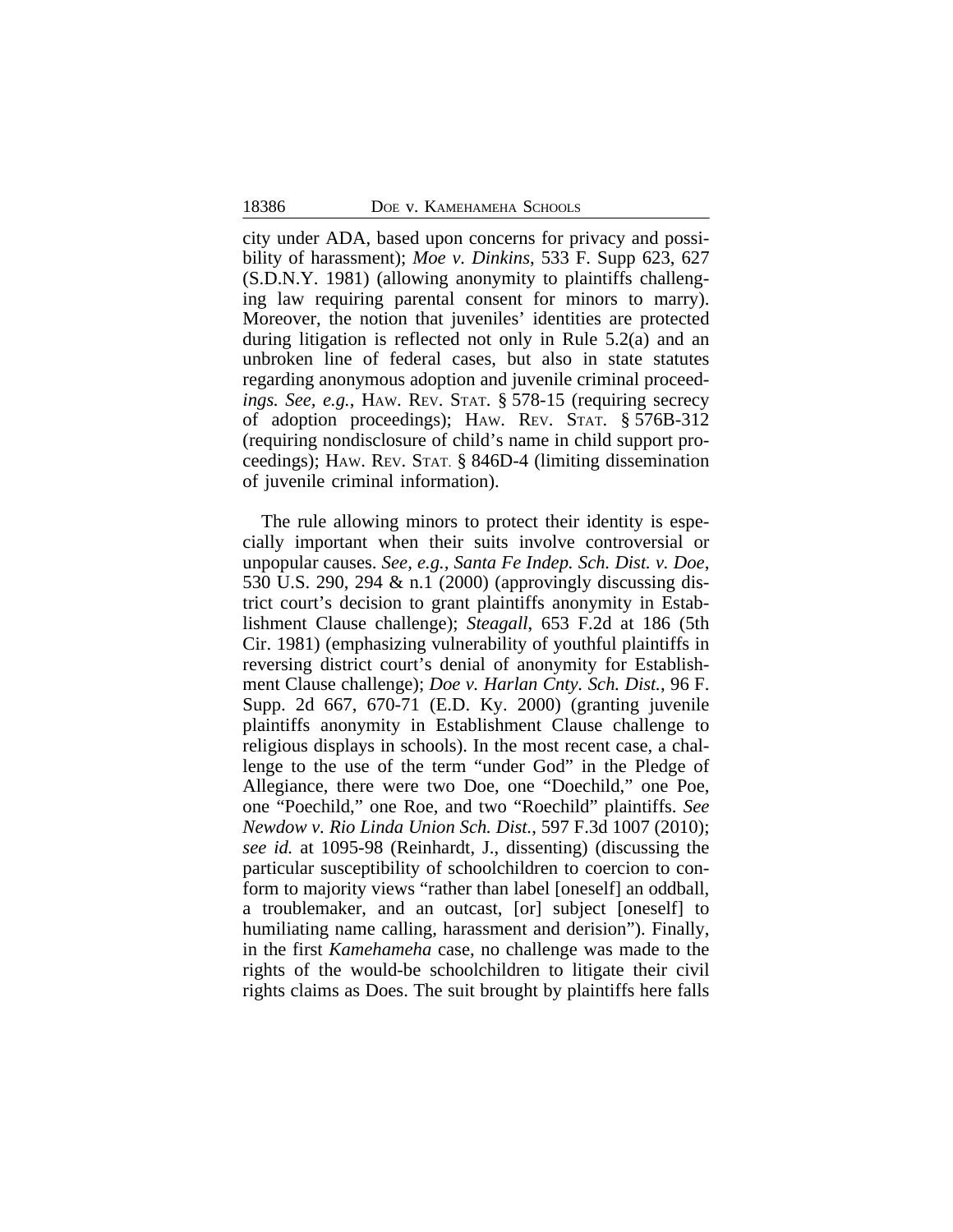squarely within this tradition, although unlike in the other cases, the plaintiffs who sought anonymity here had already been the objects of threats of violence and severe harm.

The panel's decision, which places a significant burden on young civil rights litigants bringing suit in a racially charged environment, is contrary to our traditional recognition of the vulnerability of minor litigants, to the universal practice of the American court system, to the rule in other circuits, and to fundamental notions of fairness and justice. Were it followed, it would have the effect of endangering juveniles' safety or alternatively closing courthouse doors to youthful civil rights litigants, and in either event of making the pursuit of lawsuits alleging racial discrimination even more difficult than at present. In the end, the panel simply erects one more procedural obstacle in the ever-increasing effort to prevent individuals from presenting the merits of their cases in federal courts.

#### IV.

The district court's decision was, even on its own terms, a clear abuse of discretion. In holding otherwise, the panel opinion allows district judges to rely on a number of harmful propositions. Despite expressing serious skepticism about the district judge's reasoning at every turn, the panel affirms by repeatedly invoking the deference due to a trial judge under the abuse of discretion standard of review. *Id.* at 1046. However, when, as here, a trial judge is wrong about *everything*, surely that is an abuse of his discretion. To list but a few of the clearly erroneous notions that gain force by reason of our extravagant deference: plaintiffs may be unreasonable in fearing severe threats of physical retaliation because they are made via the internet; litigants do not reasonably fear threats of serious harm when they are made by unidentified people, some of whom may not intend to carry them out; plaintiffs may be unreasonable in fearing threats because they are countered by calls for non-violence (a fact that would seem actually to highlight the seriousness of the threats); and the truly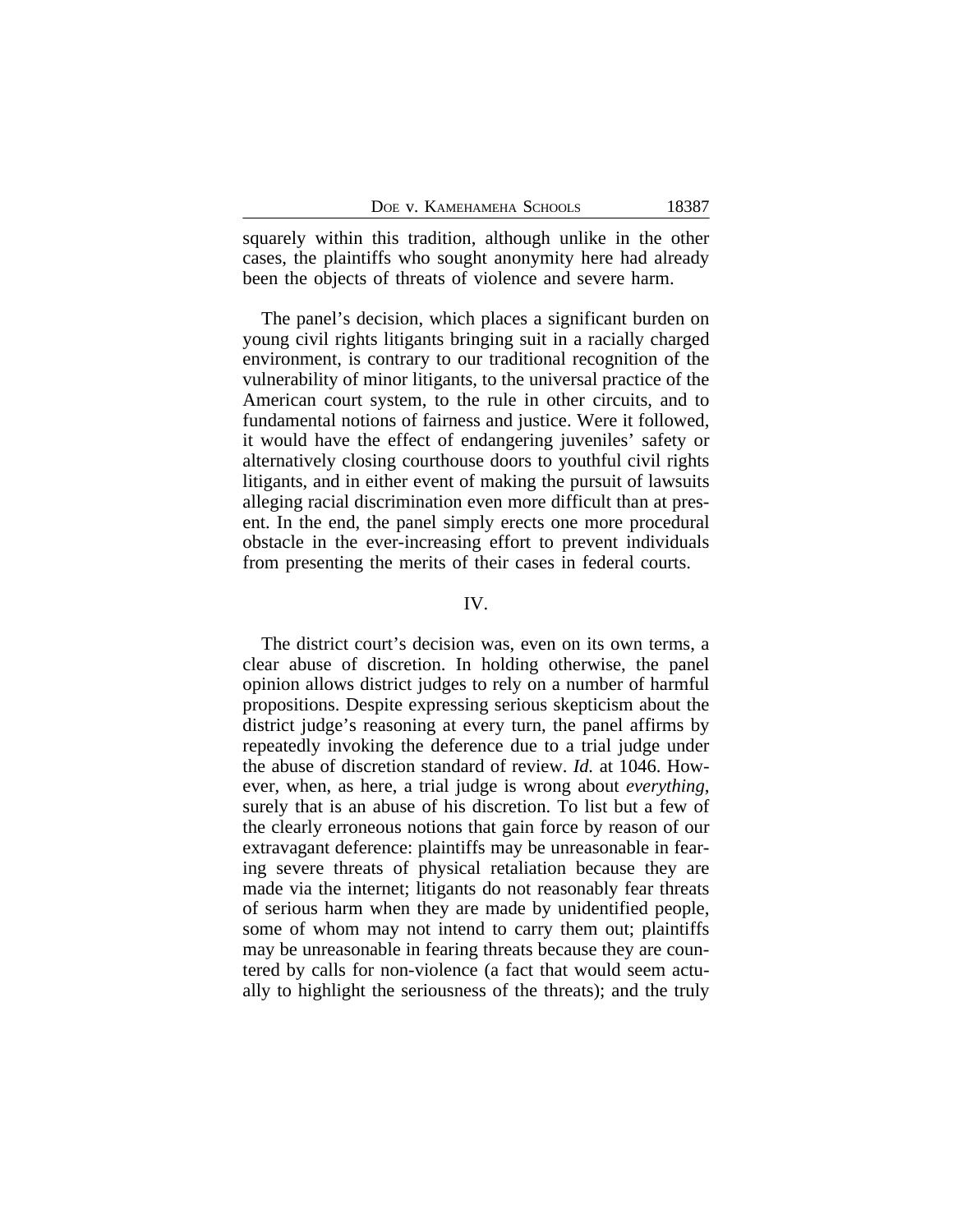inappropriate notion that impairment of a defendant's ability to "defend[ ] the high-profile case in the media" constitutes legal prejudice sufficient to defeat a request for Doe status by young plaintiffs who have been threatened with serious injury.**<sup>8</sup>** Abuse of discretion surely has limits. Discretion does not include the right to be wrong about everything.

V.

En banc review was further necessary in this case to determine whether the five-part *Advanced Textile* balancing test we adopted in a case about the threatened deportation of adult factory workers is the appropriate test for all litigants seeking Doe status. Clearly, as we have already seen, it is not the appropriate test for juveniles. Five part or seven part or other multi-part tests are often subject to subjective and inconsistent application. There may be some advantage to such flexibility in our application of certain rules. In other instances it makes appellate review extremely difficult, and precedent of little value. When multi-factor tests are combined with double deference review in a case such as this, there is considerable reason for concern. Here, for example, after the magistrate judge denied the plaintiffs' request for Doe status, the district judge purported to review that decision solely to determine whether it was "clearly erroneous or contrary to law." *See Doe*, 596 F.3d at 1041 n.4 (applying 28 U.S.C. 636(b)(1)(A)). The panel, in turn, purported to review the district judge's decision

**<sup>8</sup>**Notably, the district judge never held that the defendant schools in this case would be prejudiced by an inability to wage a full campaign in the media, and the magistrate judge explicitly rejected that argument. *See supra* note 4. Thus, in our haste to extend deference to the trial judge, we have affirmed him (and given life to a troubling legal principle) on the basis of arguments that he did not even make and which the magistrate judge rejected outright. The damage caused by our eager, uncritical deference in this case will almost certainly extend well beyond the parties before us, giving district judges in future cases broad and unreviewable license to deny Doe status for the most insubstantial of reasons, or for no reason at all.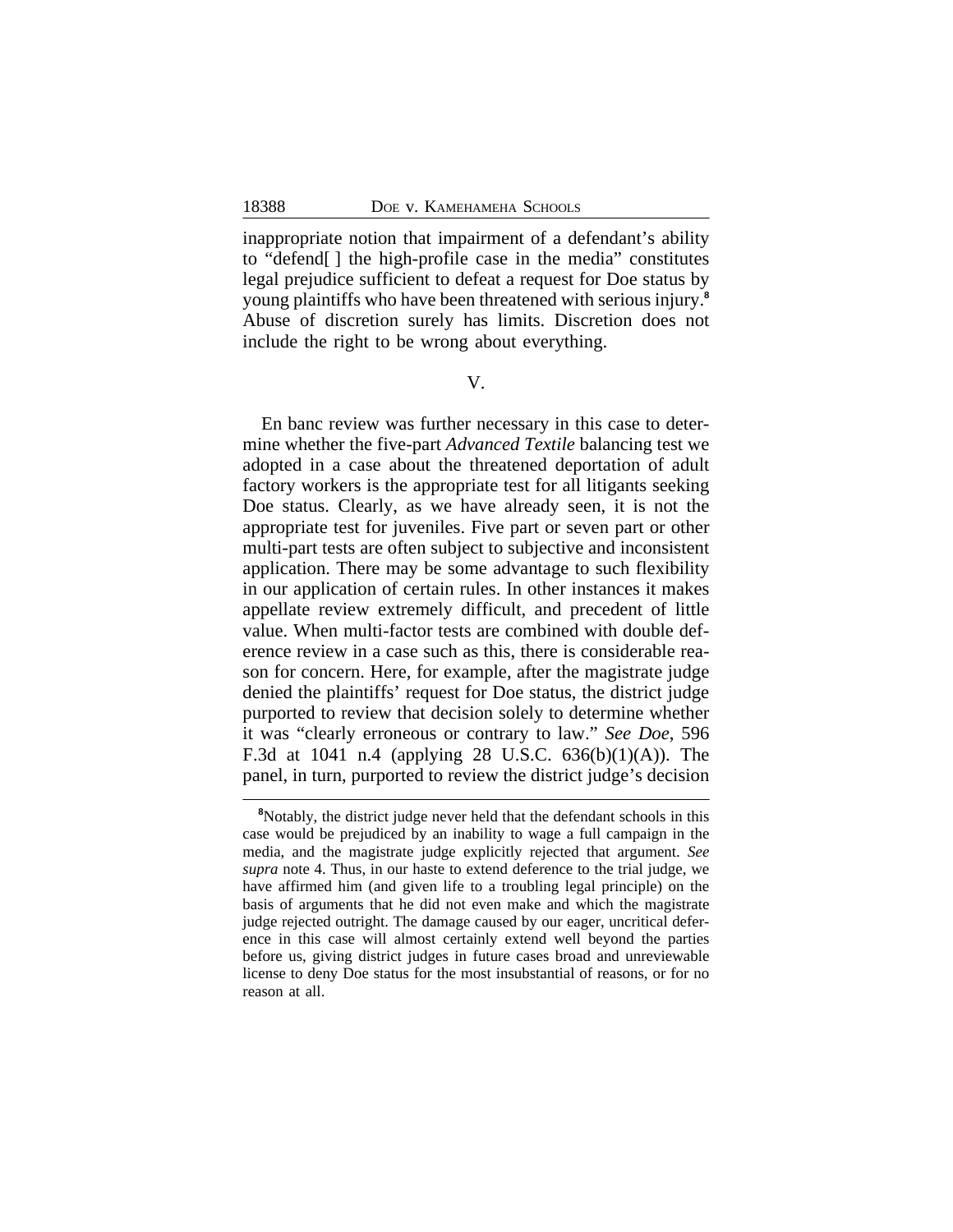|  | DOE V. KAMEHAMEHA SCHOOLS |  |
|--|---------------------------|--|
|--|---------------------------|--|

solely for abuse of discretion. This double deference in itself may frequently leave lower courts as well as ours in a state of confusion. Here, for example, the panel directly deferred to what the magistrate judge concluded in some instances, to what the district judge found in others, and on some occasions to what neither actually concluded.**<sup>9</sup>** This is considerably different from the standards we purport to follow: review for abuse of discretion the district court's decision as to whether the magistrate's judgment was clearly erroneous or contrary to law. The difference between theory and practice regarding what decision the court of appeals should review, and under what standard we should do so, necessitates further examination. But given that such confusing double deference is presently the law of our circuit, I can only observe that the use of a highly subjective five-factor test may render the lower court's decision effectively unreviewable. As this case demonstrates, when the subject of review is a malleable five-part balancing test, district judges may hesitate to label even very

**<sup>9</sup>**For instance, the panel treated the district and magistrate judges' orders applying the *Advanced Textile* test as interchangeable, and was clearly confused by the task of identifying the precise conclusions that were before it for review. For example, on the issue of prejudice the panel held that, the "district court did not abuse its discretion by finding that defendants would have been hindered in their efforts to gather third-party discovery concerning standing and in defending the high-profile case in the media, if not in the courts." *Doe*, 596 F.3d at 1045 n.7. However, the district judge made no such finding—in fact, he was utterly silent on the issue of prejudice. And the magistrate judge rejected these arguments explicitly. See Order Denying Plaintiffs' Motion for Leave to Proceed Anonymously and For Related Protective Order, *Doe v. Kamehameha Schools/Bernice Pauahi Bishop Estate*, at 15 (finding defendants "will not be prejudiced by Plaintiffs' portrayal in the media"); *id.* at 16 ("[I]t remains speculative whether anonymity will burden any third party discovery."). Further, even had it not been rejected by the magistrate judge, difficulty "defending the high-profile case in the media," surely is not a legitimate factor for a judge to consider in deciding whether to grant anonymity. That the panel affirmed the district judge on the basis of arguments that he did not make —indeed, arguments that the magistrate judge rejected outright—makes clear that such double deference generates undue complexity on review, and ought to be reconsidered by an en banc court.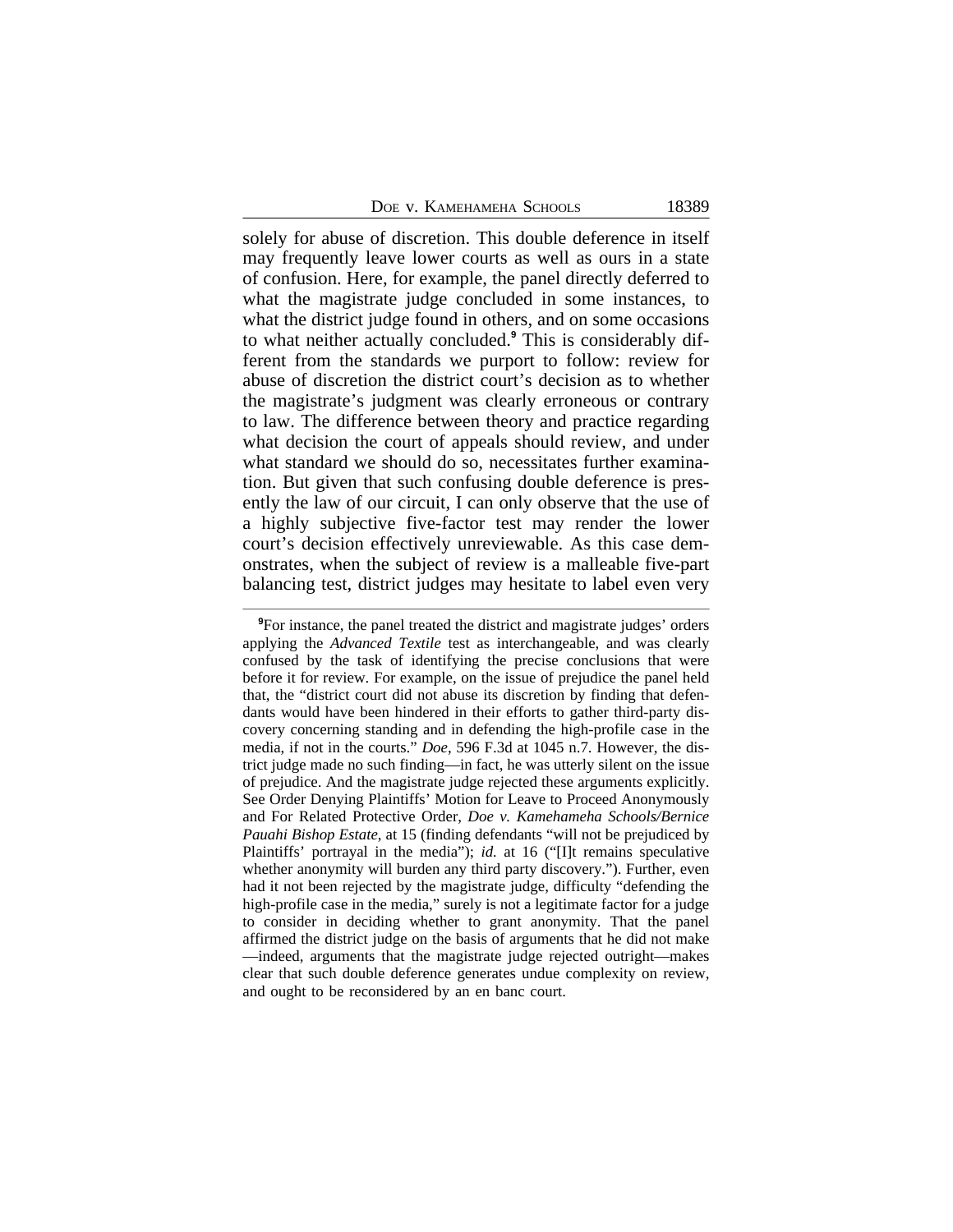troubling magistrate judge decisions "clearly erroneous," and this court, in turn, may hesitate to reverse the district court's decision when compelled to apply an "abuse of discretion" standard. The result: "no meaningful review."

I have little doubt that the unjust and unsupportable decision that the panel reached in this case, and likely the decision that our court made not to go en banc, are a result in large part of our double deference to a magistrate judge's decision applying a highly subjective and malleable five-part test. Such convoluted deference amounts, as it did here, to an abdication, rather than an exercise, of Article III review. It is unfortunate that the result is a decision by this court that is manifestly at odds with the long-standing practice of the federal courts and a forfeiture of the rights of would-be students to enforce their Constitutional claims in federal court.

## VI.

While the panel decision will in the future be of little or no consequence with respect to the rights of juveniles to anonymity, read literally it would have a substantial effect on our rules governing anonymity for adults. The panel purports to follow the five-factor test we established for Doe status in *Advanced Textile*, which calls on us to balance: "(1) the severity of the threatened harm; (2) the reasonableness of the anonymous party's fears; and (3) the anonymous party's vulnerability to such retaliation;" as well as (4) "the precise prejudice at each stage of the proceedings to the opposing party, and whether proceedings may be structured so as to mitigate that prejudice;" and (5) "whether the public's interest in the case would be best served by requiring that the litigants reveal their identities." 214 F.3d at 1068-69 (citations omitted). However, without any discussion or explanation, the panel changed the *Advanced Textile* rule, and imposed upon litigants for the first time a disqualifying threshold showing: "*In order to proceed anonymously*, a plaintiff *must* show *both* (1) a fear of *severe* harm, *and* (2) that the fear of *severe* harm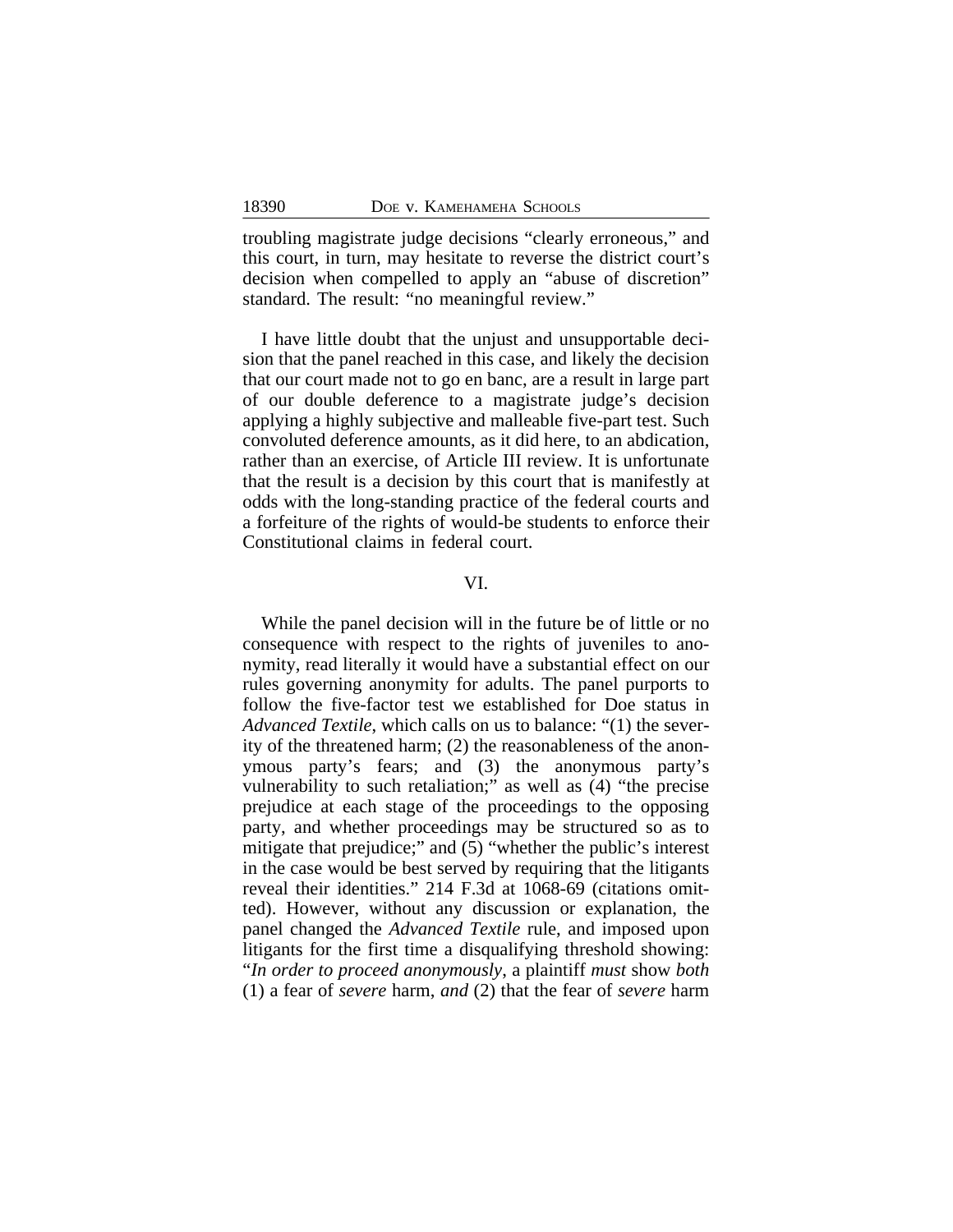is reasonable." *Doe*, 596 F.3d at 1043 (emphasis of "and" in original). It is difficult to believe that the panel intended that change, for if it did, one would have thought it would have announced that it was modifying the test instead of stating that it was simply applying the existing rule.

The panel's requirement of reasonable fear of *severe* harm as a *sine qua non* for allowing plaintiffs to seek Doe status is contrary to the *Advanced Textile* test. That test sought to balance the "party's need for anonymity [against] prejudice to the opposing party and the public's interest in knowing the party's identity." *Advanced Textile*, 214 F.3d at 1068. It made clear that, along with "the reasonableness of the anonymous party's fears" and "the anonymous party's vulnerability to . . . retaliation," the severity of the feared harm was but one of three factors to be considered in support of anonymity, and the degree of severity was just that: a question of degree. *Id. Advanced Textile* did not identify any of the three factors supporting anonymity as an absolute prerequisite, and the balancing test did not require that a fear of *severe* harm be shown at all if the other factors supporting anonymity were sufficient to outweigh prejudice to the opposing party and the public's interest in disclosure of the litigant's identity. By making a reasonable fear of *severe* harm an absolute threshold requirement for a grant of Doe status, the panel leaves the law in a state of confusion, creating a clear conflict between the *Advanced Textile* test that it purported to apply and the test that it actually applied. It also empowers magistrate and district judges to deny adult litigants anonymity on the basis of the most pretextual countervailing concerns, or in some instances, without any countervailing concerns at all.

## VII.

It is fortunate that, due to the existence of Rule 5.2(a), and the panel's failure to consider that rule, the opinion this court has declined to hear en banc, and its predecessor *Advanced Textile*, will have no effect on future juvenile litigants. But for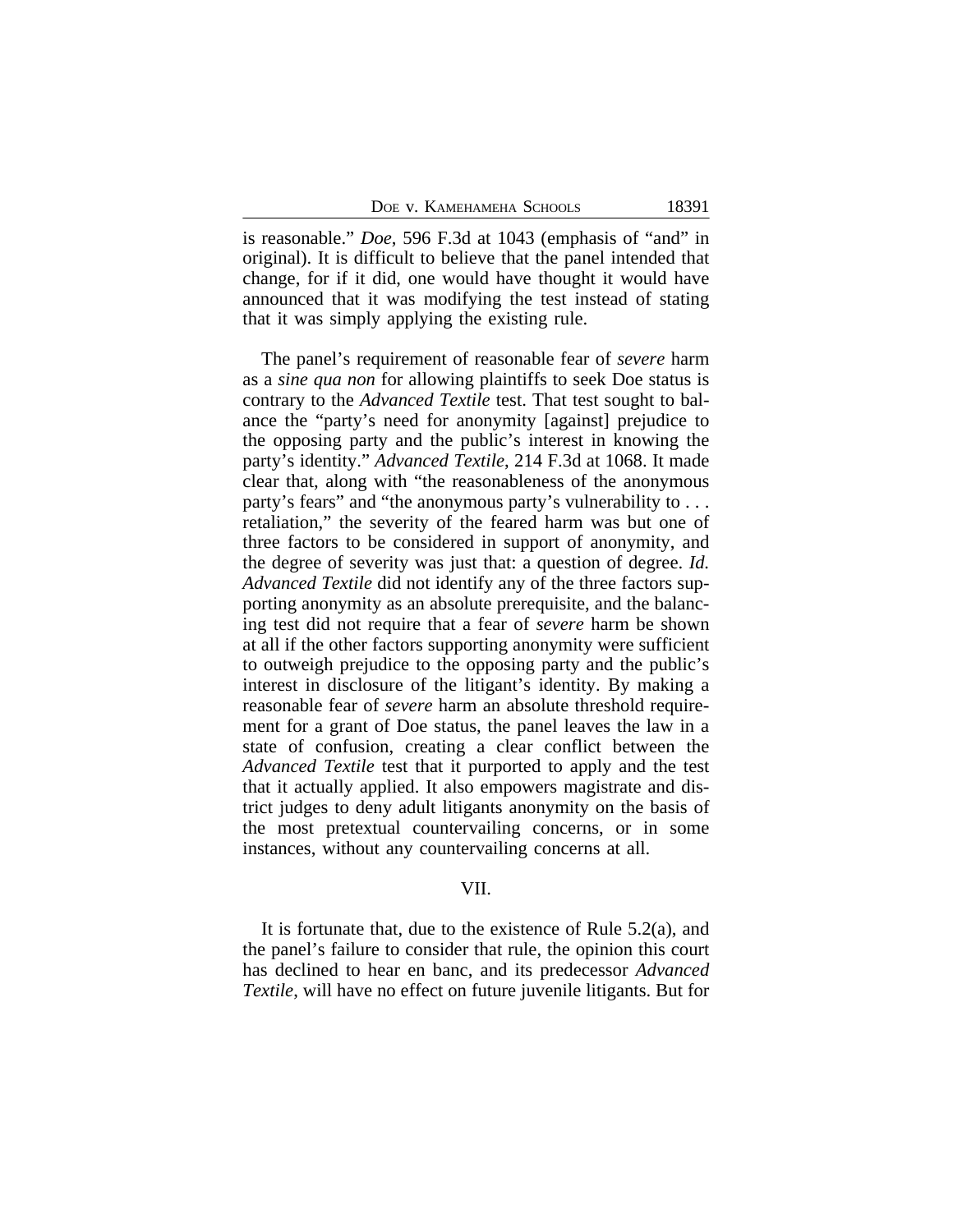that, it would impose on minors an onerous burden that few of them could meet. Still, the future inapplicability to juveniles is of little solace to the plaintiffs in this case, or to adult litigants who may in the future be deserving of anonymity but may be denied it due to the many harmful propositions that this opinion affirms, including the introduction of the unprecedented threshold test for Doe status. Perhaps in one respect, however, future adult litigants will be fortunate in at least some cases. Perhaps, upon further reflection, we will be more willing to reverse when a district judge abuses his discretion. The abuse of discretion standard is deferential; but when, as here, a district judge clearly abuses that discretion, future panels may not be as neglectful of their duty to recognize that abuse and to undertake meaningful review. In such cases at least, the amorphous "abuse of discretion" standard which serves the judicial system well as an abstract proposition will be applied in a manner that truly implements the purposes and objectives which it was intended to serve.

I dissent.

\* \* \* \* \* \* \* \* \*

#### Response to Concurrence in the Order

Having reviewed this dissent and finally awakened to the relevance of Rule 5.2(a), the panel defends its position, first by suggesting that the Rule was not designed to provide anonymity for minors, but rather only "veiled identification." *See Concurrence from Denial of Rehearing En Banc* at 18396. The panel should be embarrassed to make this argument. Either the rule is designed to protect the identity of minors or it is not. The answer is clearly the former, although where it may not fully serve that purpose Doe status remains available. What the rule makes clear in any event is that the identity of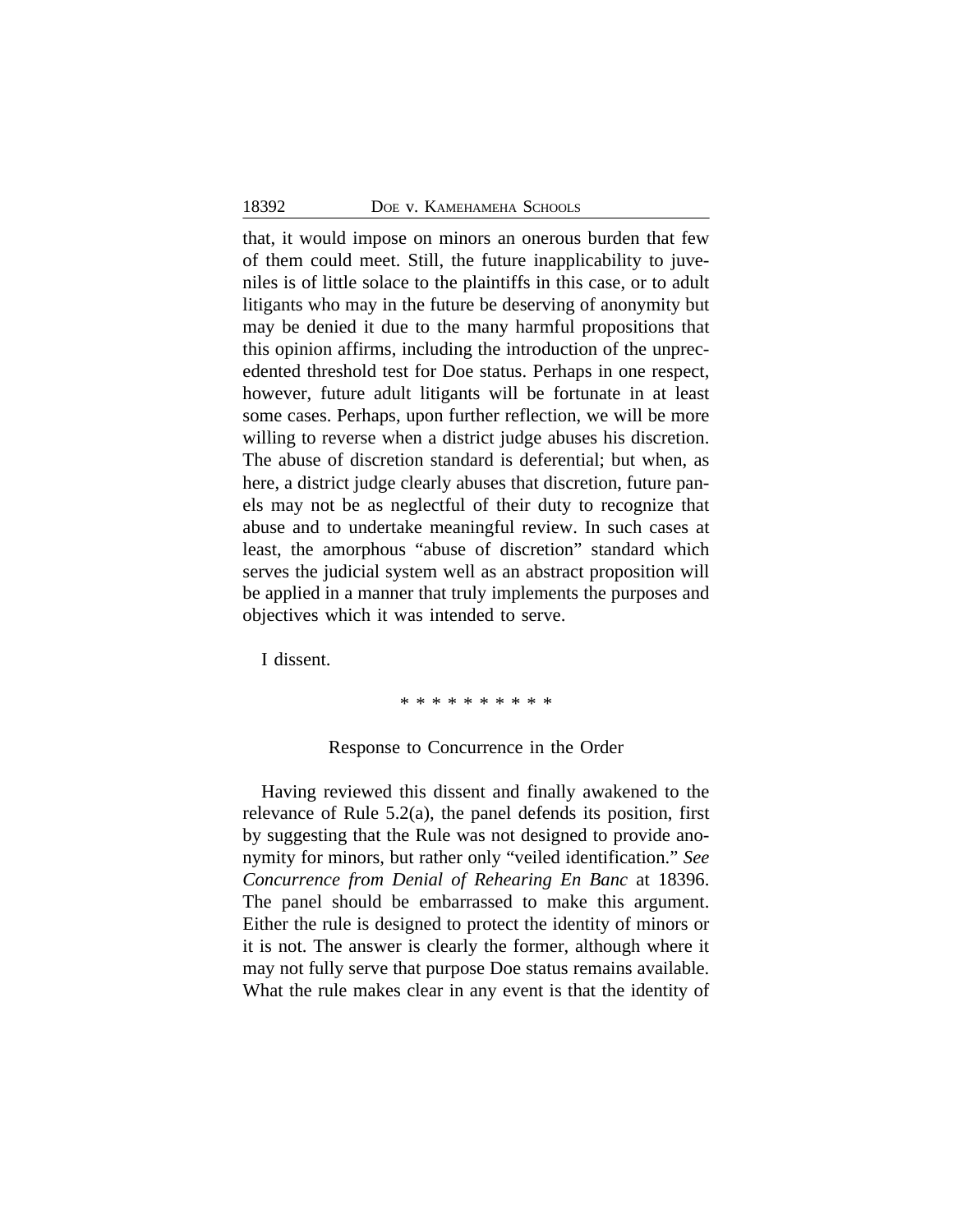juveniles should be protected by the courts under most circumstances.**<sup>10</sup>**

The panel also speculates, with no proof in the record, that plaintiffs did not invoke Rule 5.2(a) because they would turn 18 before the litigation ended. *Id.* It is unlikely, however, that plaintiffs filing a suit seeking *admission* to high school were old enough to have almost graduated from school. *See Scott v. Pasadena Unified Sch. Dist.*, 306 F.3d 646, 656-57 (9th Cir. 2002) (students do not have standing to sue a school that they cannot apply to in the future). In a futile attempt to refute this argument, the panel's concurrence would make new law by declaring *ex cathedra* that Rule 5.2(a)'s protections end the moment a plaintiff turns 18. *Concurrence to Denial of Rehearing En Banc* at 18396. The panel has no support for this gratuitous pronouncement, which is probably wrong. After all, we do not publicly release juvenile records once a minor offender becomes an adult, *see, e.g.*, 18 U.S.C. § 5038(a), and nothing in Rule 5.2(a) indicates that the rule should be any different for court filings made by a minor.

The panel also cites to a litany of cases involving individuals over the age of 18, or cases from long before the adoption of Rule 5.2(a) or the use of Does in general, to support the proposition that the most important civil rights cases involv-

**<sup>10</sup>**The majority appears to believe that the rule's purpose will be satisfied even if some of the young plaintiffs' initials are sufficiently uncommon that their identities will be discernible, while the identities of other young plaintiffs in the same suit will not be revealed because there are a fair number of minors who have those same initials.

The majority's assertion that the plaintiffs' initials "will effectively reveal their identities" is equally nonsensical. Aside from rendering the rule without purpose, the assertion is wholly incorrect factually. There are more than 50,000 non-native, high-school-age children in Hawaii, *see* Office of Hawaiian Affairs, Native Hawaiian Data Book 56 (2006), so revealing the plaintiffs' initials will not, as the panel claims, "effectively reveal their identities," except in the most unusual circumstances. *Concurrence to Denial of Rehearing En Banc* at 18396.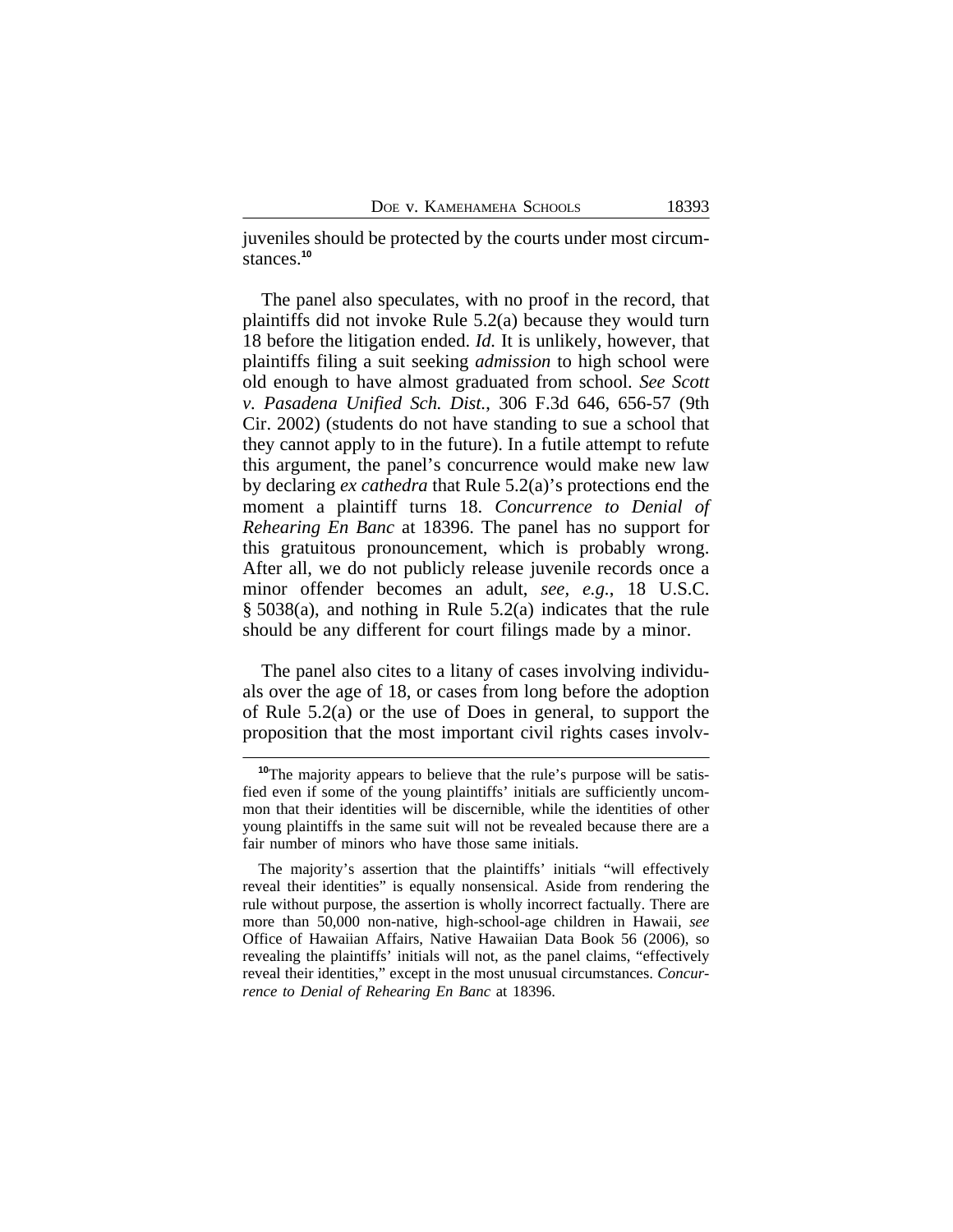ing juveniles, especially in the fields of education and Hawaiian entitlements, the minors used their real names.**<sup>11</sup>** *See id.* at 18397-99. It does so in an attempt to show that juvenile litigants including those in this case need have no concern about divulging their identities. Congress clearly did not agree with this view when it adopted Rule  $5.2(a)$ , nor is the panel's view remotely consistent with the facts of this case.

Finally, the panel assumes that had the district judge been aware that minors are afforded special protection by Rule 5.2(a), he should have still required the plaintiffs to divulge their identities under the clause allowing the district judge to make an exception to the Rule. *Id.* at 3. But unless Congress's desire to ensure privacy for juvenile litigants is without any meaning, the panel cannot assume that the district judge would have made such an exception after learning about the existence of the Rule. At the very least, the panel would be required to remand the question to the district court so that it could decide whether to do so after considering the Rule, with its provision of anonymity to juvenile litigants.

I dissent.

BEEZER, GRABER, and FISHER, Circuit Judges, concurring in the denial of rehearing en banc:

We believe that the panel's unanimous decision affirming the district court was sufficient, in its own right, to justify denying a rehearing en banc. However, we write separately,

**<sup>11</sup>**Of the numerous cases the panel cites, only two, *Lee v. Weisman*, 505 U.S. 577 (1992), and *Mohica-Cummings v. Kamehameha Sch./Bernice Pauahi Bishop Estate*, No. 03-cv-00441 (D. Haw. dismissed 2003), involved minor litigants bringing suit in the post-1970s era, when courts have liberally allowed litigants to use Doe status. *See* Wendy M. Rosenberger, Note, *Anonymity in Civil Litigation: The "Doe" Plaintiff*, 57 NOTRE DAME L. REV. 580, 580 (1982).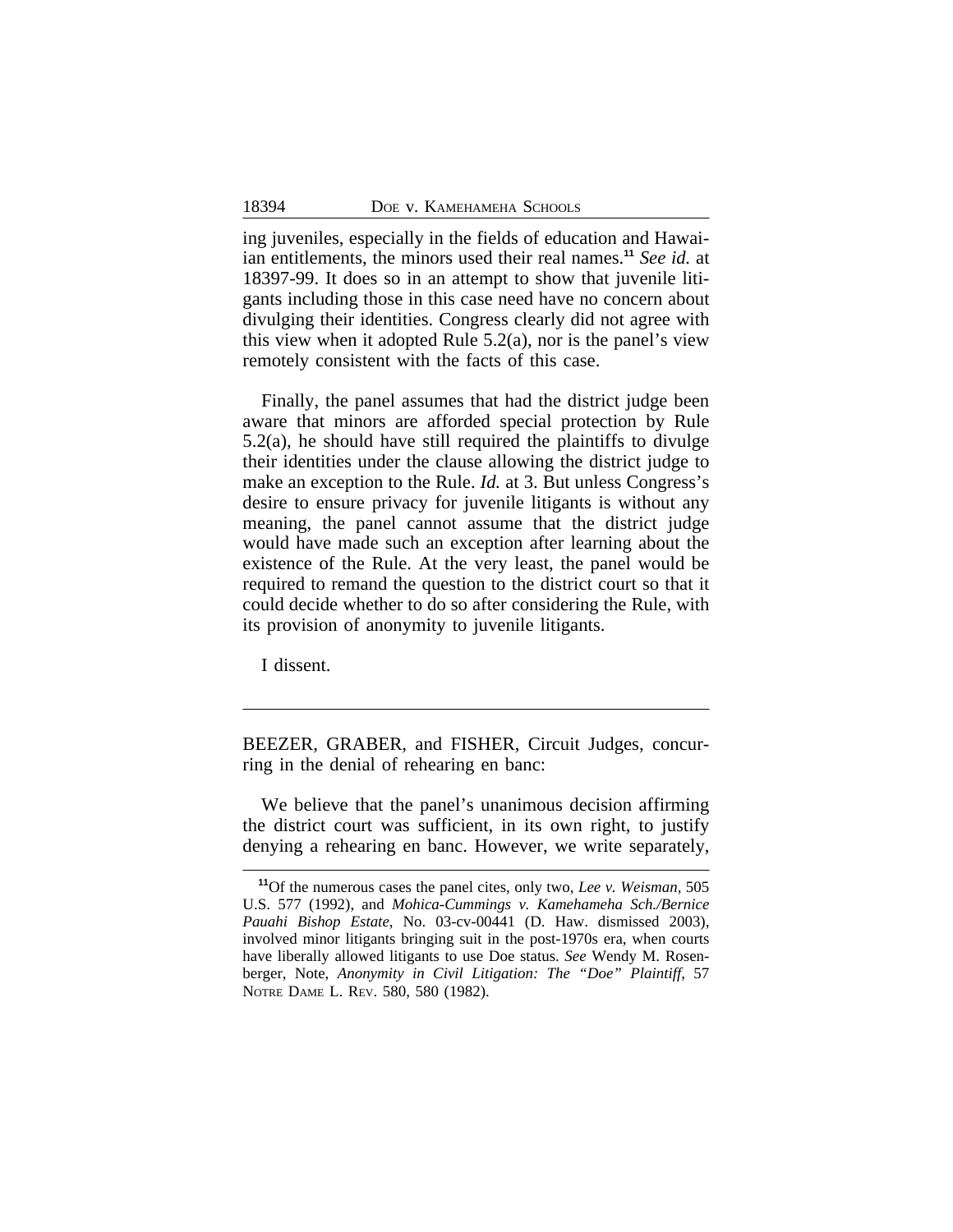concurring in that denial, to respond to the dissent to the denial of rehearing en banc.

### **I**

The dissent argues that we erred by failing to consider Federal Rule of Civil Procedure 5.2(a). Dissent at 18383-84. Rule 5.2 is entitled "Privacy Protection for Filings Made with the Court" and subsection (a) states the following:

Redacted Filings. *Unless the court orders otherwise*, in an electronic or paper filing with the court that contains an individual's social-security number, taxpayer-identification number, or birth date, the *name of an individual known to be a minor*, or a financial-account number, a party or nonparty making the filing may include only:

(1) the last four digits of the social-security number and taxpayer-identification number;

(2) the year of the individual's birth;

(3) *the minor's initials*; and

(4) the last four digits of the financialaccount number.

Fed. R. Civ. P. 5.2(a) (emphasis added).

The dissent correctly states that "[n]either the magistrate judge, nor the district judge, even mentioned, let alone considered, Rule 5.2(a) when denying the plaintiffs' request for anonymity; nor did the panel when reviewing the denial." Dissent at 18381. We point out, first, that neither party brought it up before the magistrate judge, the district judge, or in their respective briefs before this court. *See O'Guinn v. Lovelock*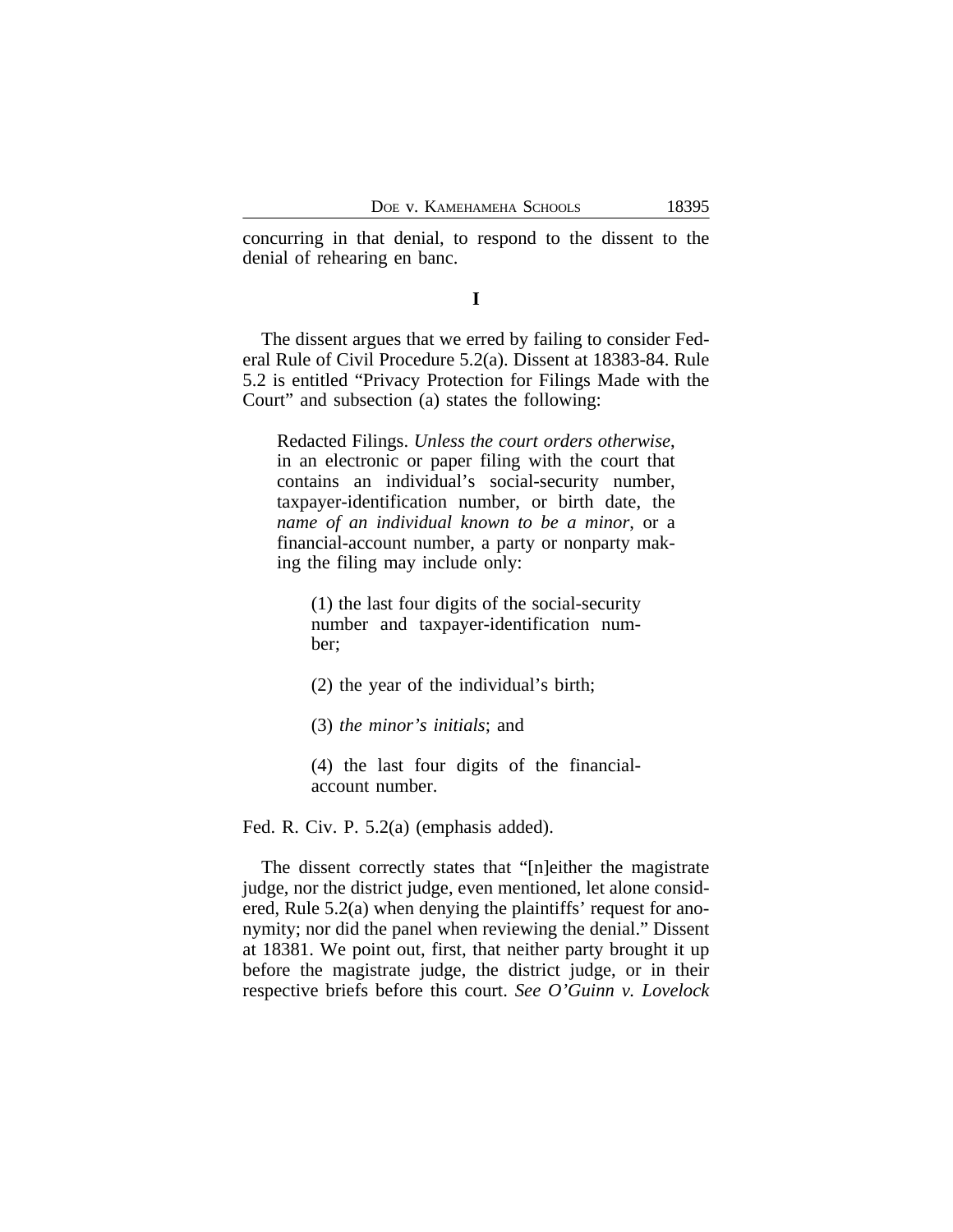*Corr. Ctr.*, 502 F.3d 1056, 1063 n.3 (9th Cir. 2007) (holding that arguments not raised before the district court generally are waived); *Smith v. Marsh*, 194 F.3d 1045, 1052 (9th Cir. 1999) (holding that arguments not raised in a party's opening brief generally are waived).

Second, a plain reading of the text reveals why the plaintiffs may have chosen not to invoke this rule. Rule 5.2(a) permits minors to proceed with their initials, not as "Doe" or otherwise anonymously. There are only so many potential litigants in this suit; to reveal their initials might, for many, effectively reveal their identities. Therefore, the only relief that Rule 5.2(a) could have provided to the plaintiffs apparently did not interest them. The plaintiffs sought anonymity, not veiled identification.

Additionally, it is possible that some of the plaintiffs were 16 or 17 years old, meaning that they would have turned 18 years old before the litigation concluded. Because Rule 5.2(a) would not have protected them after their 18th birthdays, this may be another reason why the plaintiffs did not invoke the rule.

If the plaintiffs had made a Rule  $5.2(a)$  claim, they may have been able to proceed with only their initials appearing. But we also note that nothing in the rule *mandates* veiled identity for minors. The statute gives the district judge discretionary power to permit the use of a minor's initials; it does not mandate a particular result. *See* Rule 5.2(a) (holding that minors "may" use their initials "[u]nless the court orders otherwise").

In either case, Rule 5.2(a) in no way undermines our opinion. On the contrary, it reinforces our belief that courts generally should remain open: Congress could have written Rule 5.2(a) to allow child litigants to proceed as Does or otherwise anonymously, but it did not.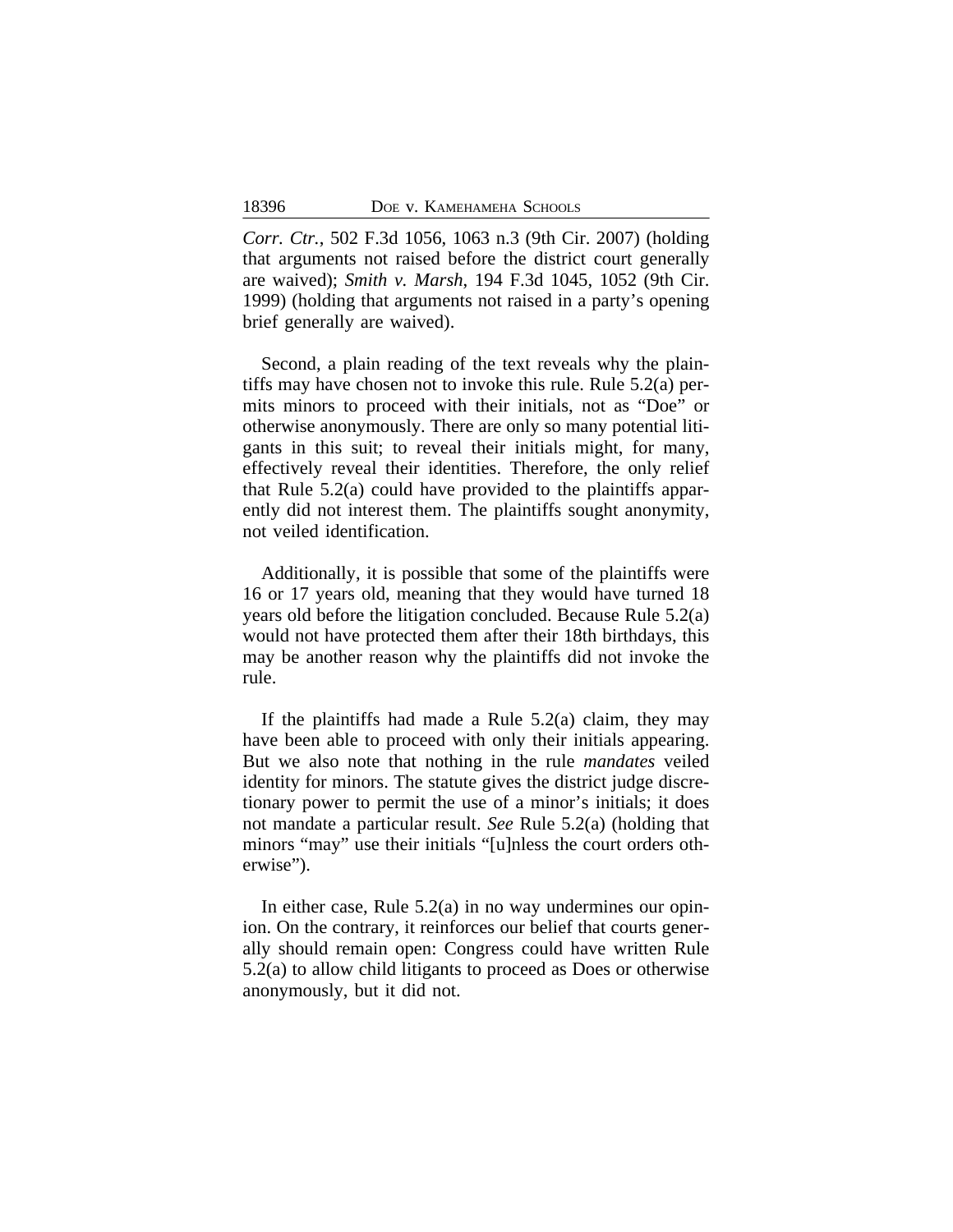Setting aside the Rule 5.2(a) argument, the dissent presents us with a rather Faustian choice between anonymity and civil rights litigation on one side, and disclosure and violence on the other. But, as the discussion below will show, this is a false choice.

To begin, the dissent asserts that disclosure in cases like these would put would-be plaintiffs' "physical and mental well-being at risk," Dissent at 18377, thereby discouraging civil rights litigation. The panel did not take lightly the possibility that civil rights litigation may be chilled by disclosure. But the test that we apply today has been around since 2000, *Does I Thru XXIII v. Advanced Textile Corp.*, 214 F.3d 1058, 1069 (9th Cir. 2000), with no apparent effect on civil rights litigation. In fact, historically, the most important civil rights cases involving juveniles have all been cases where the plaintiffs used their real names, rather than pseudonyms. This is especially true in the context of education generally,<sup>1</sup> and of

**<sup>1</sup>** *See, e.g.*, *Grutter v. Bollinger*, 539 U.S. 306 (2003) (challenge to affirmative action scheme at public law school); *Gratz v. Bollinger*, 539 U.S. 244 (2003) (challenge to affirmative action scheme at public university); *Meredith v. Fair*, 298 F.2d 696 (5th Cir. 1962) (challenge to racial segregation at public university).

Juvenile civil rights plaintiffs have also proceeded under their own names in the education context. *See, e.g.*, *Lee v. Weisman*, 505 U.S. 577 (1992) (constitutional challenge to recital of prayer at public school graduation ceremony); *Runyon v. McCrary*, 427 U.S. 160 (1976) (section 1981 challenge to whites-only admission policies of two private schools in Virginia); *Lau v. Nichols*, 414 U.S. 563 (1974) (challenge to public school system's failure to provide English language instruction to students of Chinese ancestry); *Sch. Dist. of Abington Twp. v. Schempp*, 374 U.S. 203 (1963) (constitutional challenge to recitation of Bible verse and prayer in public school); *Brown v. Bd. of Educ.*, 347 U.S. 483 (1954) (challenge to segregation in public schools); *Minersville Sch. Dist. v. Gobitis*, 310 U.S. 586 (1940) (constitutional challenge to mandatory recital of pledge of allegiance in public school).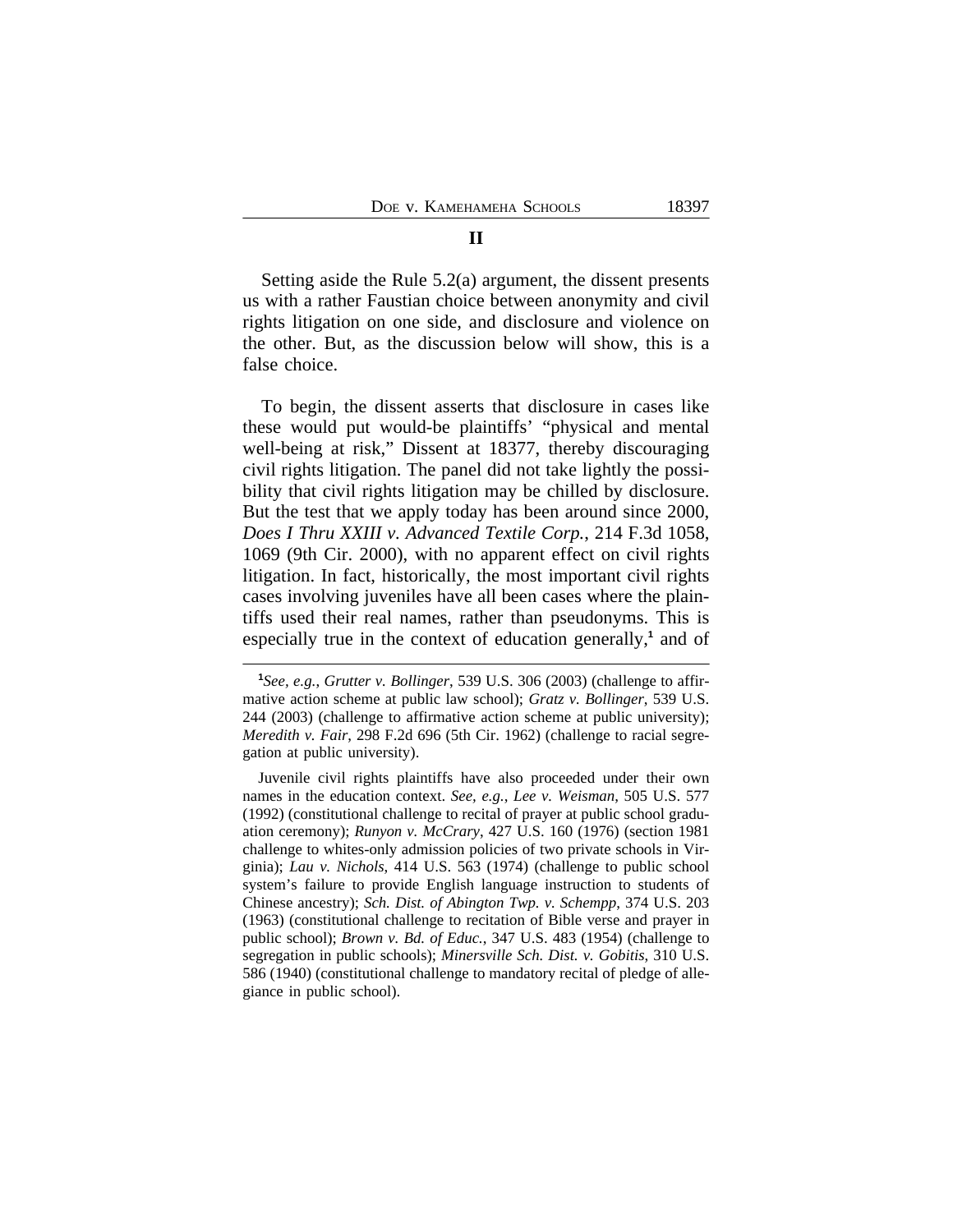cases that have challenged Hawaiian entitlements particularly.**<sup>2</sup>** The history of civil rights litigation before and after the *Advanced Textile* test demonstrates that there is no risk that our decision will chill future litigation.

The dissent also believes that disclosure would place these litigants in particular at great risk. Here the dissent simply disagrees with the district judge's factual finding that the Doe children do not reasonably fear severe harm. Taking the internet postings at face value, the dissent would have us fear for the children's lives if the suit were to move forward without anonymity. But, as we explained in our opinion, a fair reading of the record reveals that the district court's factual finding was not clearly erroneous.

Consider, for instance, that in the past students have used their real names when challenging Kamehameha's admissions processes.**<sup>3</sup>** Not only that, those students have since prevailed and enrolled in the school, with no incidents whatsoever, either in class or in public. *See Doe v. Kamehameha Schs./Bernice Pauahi Bishop Estate*, 596 F.3d 1036, 1045 (9th Cir. 2010) ("*Doe II*"); *see also* SAMUEL P. KING &

**<sup>2</sup>** *See, e.g.*, *Rice v. Cayetano*, 528 U.S. 495 (2000) (section 1983 challenge to Hawaiian ancestry requirement for voting for trustees of Hawaii's Office of Hawaiian Affairs); *Arakaki v. Lingle*, 477 F.3d 1048 (9th Cir. 2007) (section 1983 challenge to State of Hawaii programs restricting benefits to "native Hawaiians" or "Hawaiians"); *Carroll v. Nakatani*, 342 F.3d 934 (9th Cir. 2003) (section 1983 challenge to provision of Hawaii Constitution creating agencies that allocate benefits to Native Hawaiians); *Arakaki v. Hawaii*, 314 F.3d 1091 (9th Cir. 2002) (section 1983 challenge to constitutional and statutory requirements that trustees of the Office of Hawaiian Affairs be citizens of Hawaiian ancestry); *Mohica-Cummings v. Kamehameha Schs./Bernice Pauahi Bishop Estate*, No. 03-cv-00441 (D. Haw. 2003) (juvenile plaintiff challenging Kamehameha's admission policy).

**<sup>3</sup>** *See, e.g.*, *Mohica-Cummings v. Kamehameha Schs./Bernice Pauahi Bishop Estate*, No. 03-cv-00441 (D. Haw. 2003) (juvenile plaintiff challenging Kamehameha's admission policy).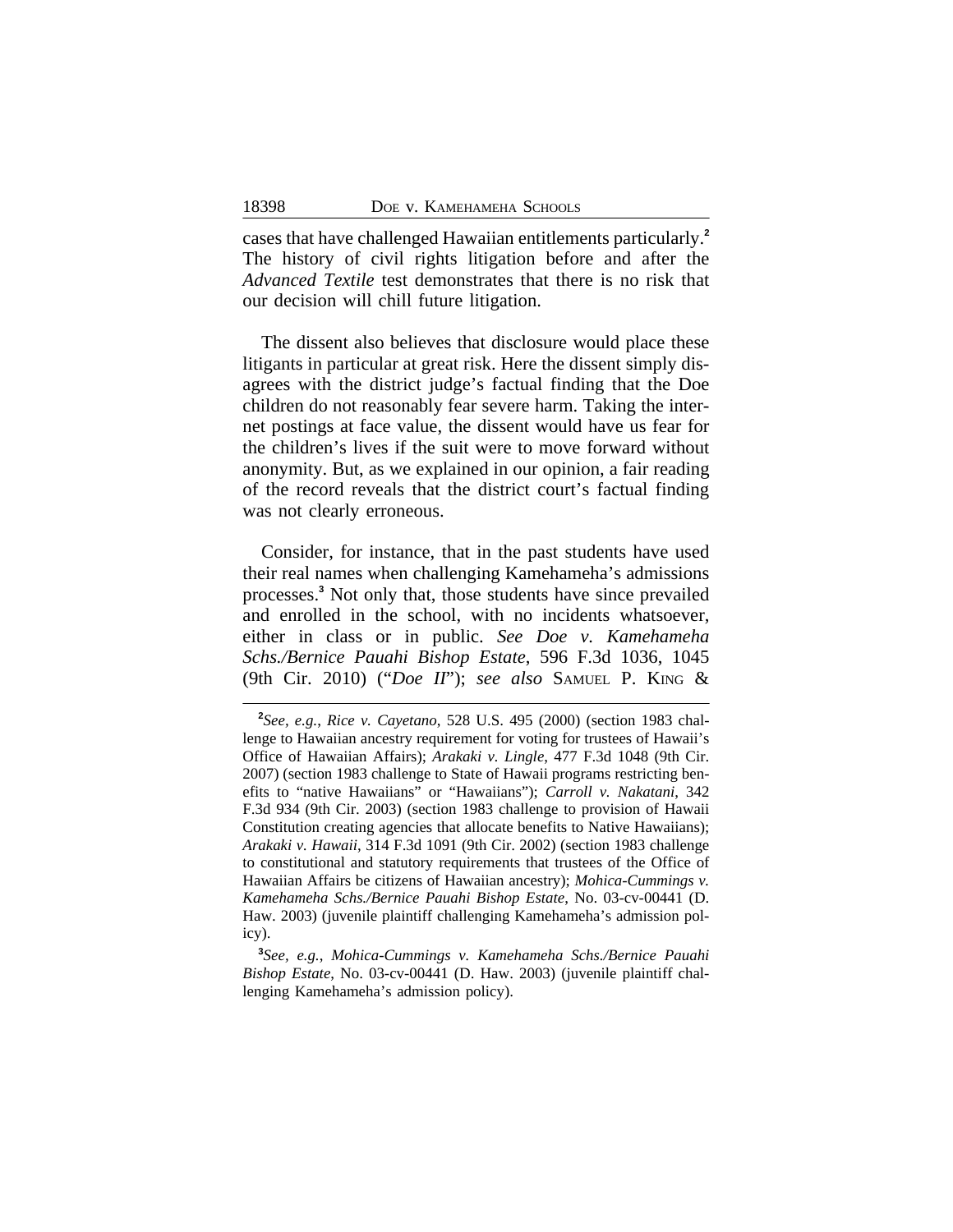| 18399<br>DOE V. KAMEHAMEHA SCHOOLS |  |
|------------------------------------|--|
|------------------------------------|--|

RANDALL W. ROTH, BROKEN TRUST: GREED, MISMANAGEMENT, & POLITICAL MANIPULATION AT AMERICA'S LARGEST CHARITABLE TRUST 45 (2006) (describing how Kamehameha's student body has changed drastically as "each generation of children had a lower quantum of Hawaiian blood"). Moreover, the district court weighed the comments regarding violence at Kamehameha against the plaintiffs' own statements that they did not fear "possible retaliation and ostracism at [Kamehameha Schools] if and when they are admitted." *Doe II*, 596 F.3d at 1040-41.

The district judge was able to review carefully all the evidence presented before concluding that "Plaintiffs continue to establish, at most, that they are vulnerable children who have a reasonable fear of social ostracization and negative press for their involvement in this case." Given the Plaintiffs' own statements and the history of nonviolence towards non-Hawaiian admitted students, we concluded that the district court did not clearly err.

#### **III**

Finally, the dissent criticizes the panel for using the fivefactor test that we are compelled to apply in cases like this one. Dissent at 18388. But often in complex cases where there are various competing concerns that must be weighed in tandem, only a multi-factor test will do. Here we must consider five elements: the severity of the threat; the reasonableness of the anonymous party's fear of that threat; any vulnerabilities peculiar to the anonymous party; the prejudice that anonymity would present to the opposing party; and the public interest. *Doe*, 596 F.3d at 1042. A five-factor test is therefore necessary to ensure that each of the concerns is considered in its own right.

The dissent also alleges that we are amending the *Advanced Textile* test by requiring that a plaintiff show "both (1) a fear of severe harm, *and* (2) that the fear of severe harm is reason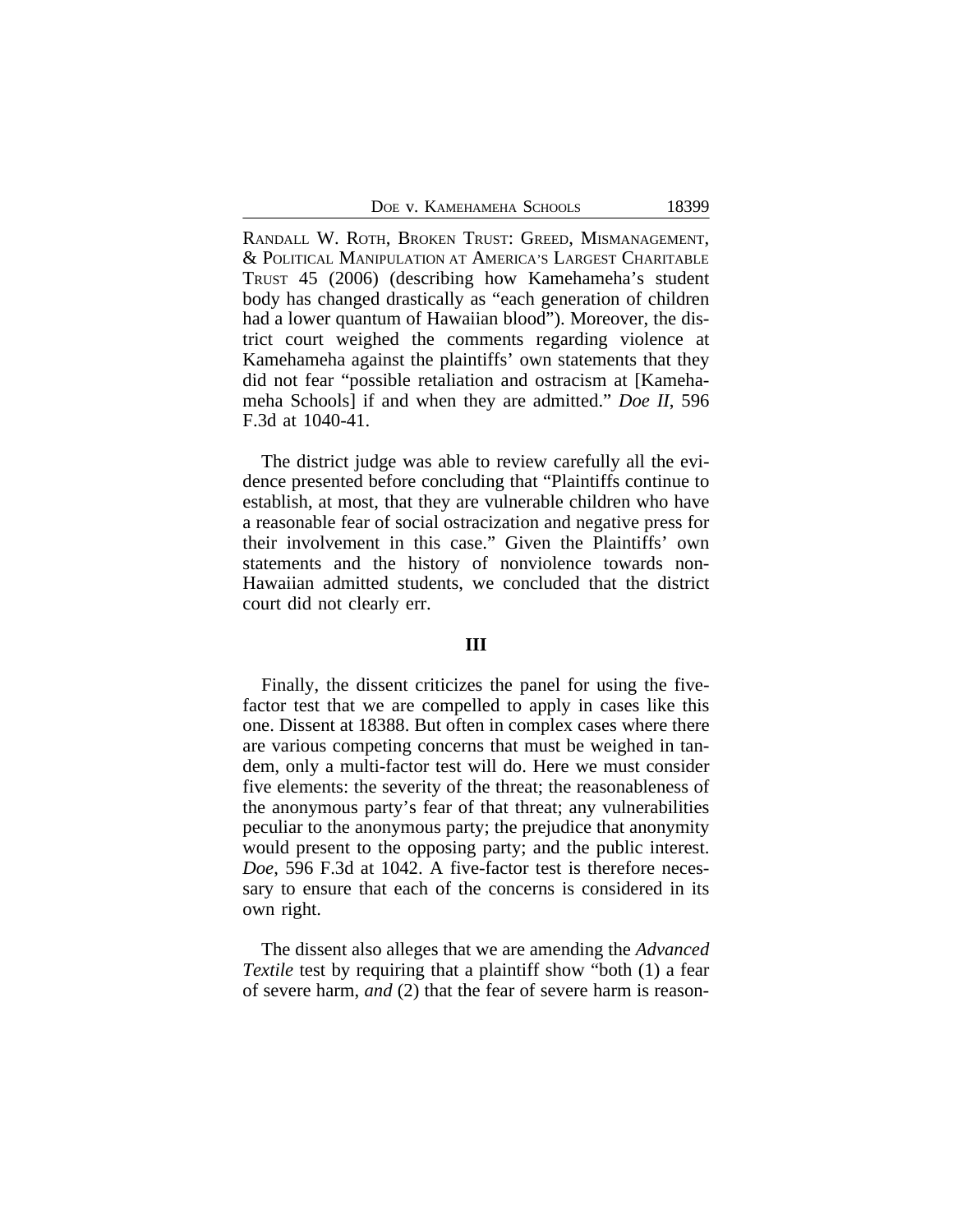able." *Id.* at 1043. But read closely, this objection is simply a repackaged objection to our decision to analyze these factors together, an approach that is both logical and pragmatic. For instance, a plaintiff may fear extraordinary harm, but such fear should not matter if it is wholly unreasonable. *See id.* at 1044. And conversely, it should not be sufficient for a plaintiff to reasonably fear any slight harm or to seek anonymity in order "to avoid the annoyance and criticism that may attend any litigation." *James v. Jacobson*, 6 F.3d 233, 238 (4th Cir. 1993). Contrary to the dissent's assertion, our approach in this regard does not conflict with *Advanced Textile*. Indeed, the requirement that a plaintiff reasonably fear sufficiently "severe" harm comes straight from the *Advanced Textile* opinion, which concludes: "We hold that where, as here, the named plaintiffs . . . demonstrate that they have *an objectively reasonable fear of extraordinarily severe retaliation*, they may conceal their identities from defendants . . . ." 214 F.3d at 1063 (emphasis added). Advanced Textile asks whether " 'a reasonable person would believe that the threat might actually be carried out.' " *Doe*, 596 F.3d at 1044 (quoting *Advanced Textile*, 214 F.3d at 1071). Other circuits require even more. *See, e.g.*, *Doe v. Frank*, 951 F.2d 320, 324 (11th Cir. 1992) (per curiam) (requiring "real danger of physical harm").

The dissent would boil the test down to one factor: the vulnerability of juveniles. Dissent at 18385-86. But treating the age of the plaintiff as an *overriding* factor is not what our precedent requires. As we wrote, the vulnerability factor is certainly one that weighs in favor of anonymity, but it is still only one factor—not the *only* factor. *Accord Doe v. Stegall*, 653 F.2d 180, 186 (5th Cir. 1981) ("Again, we do not mean to imply that all civil rights suits mounted in the name of children may be prosecuted anonymously. Rather, we view the youth of these plaintiffs as a significant factor in the matrix of considerations arguing for anonymity here.").

Finally, we disagree that denying anonymity to child plaintiffs is "out-of-step" with the other circuits, Dissent at 18378,